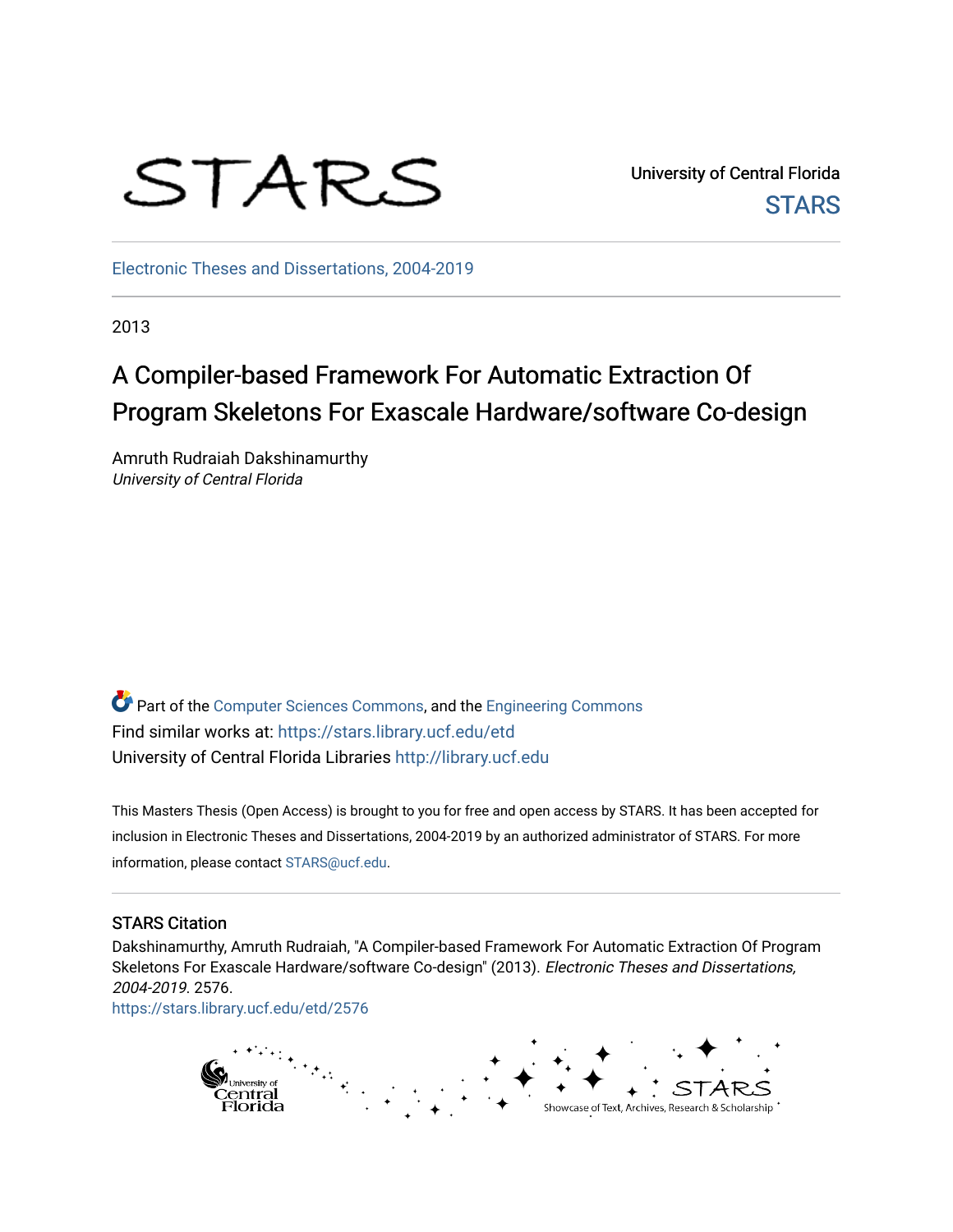### A COMPILER-BASED FRAMEWORK FOR AUTOMATIC EXTRACTION OF PROGRAM SKELETONS FOR HARDWARE/SOFTWARE CO-DESIGN

by

## AMRUTH RUDRAIAH DAKSHINAMURTHY B.E. Visvesvaraya Technological University, 2006

A thesis submitted in partial fulfilment of the requirements for the degree of Master of Science in the Department of Electrical Engineering and Computer Science in the College of Engineering and Computer Science at the University of Central Florida Orlando, Florida

> Spring Term 2013

Major Professor: Damian Dechev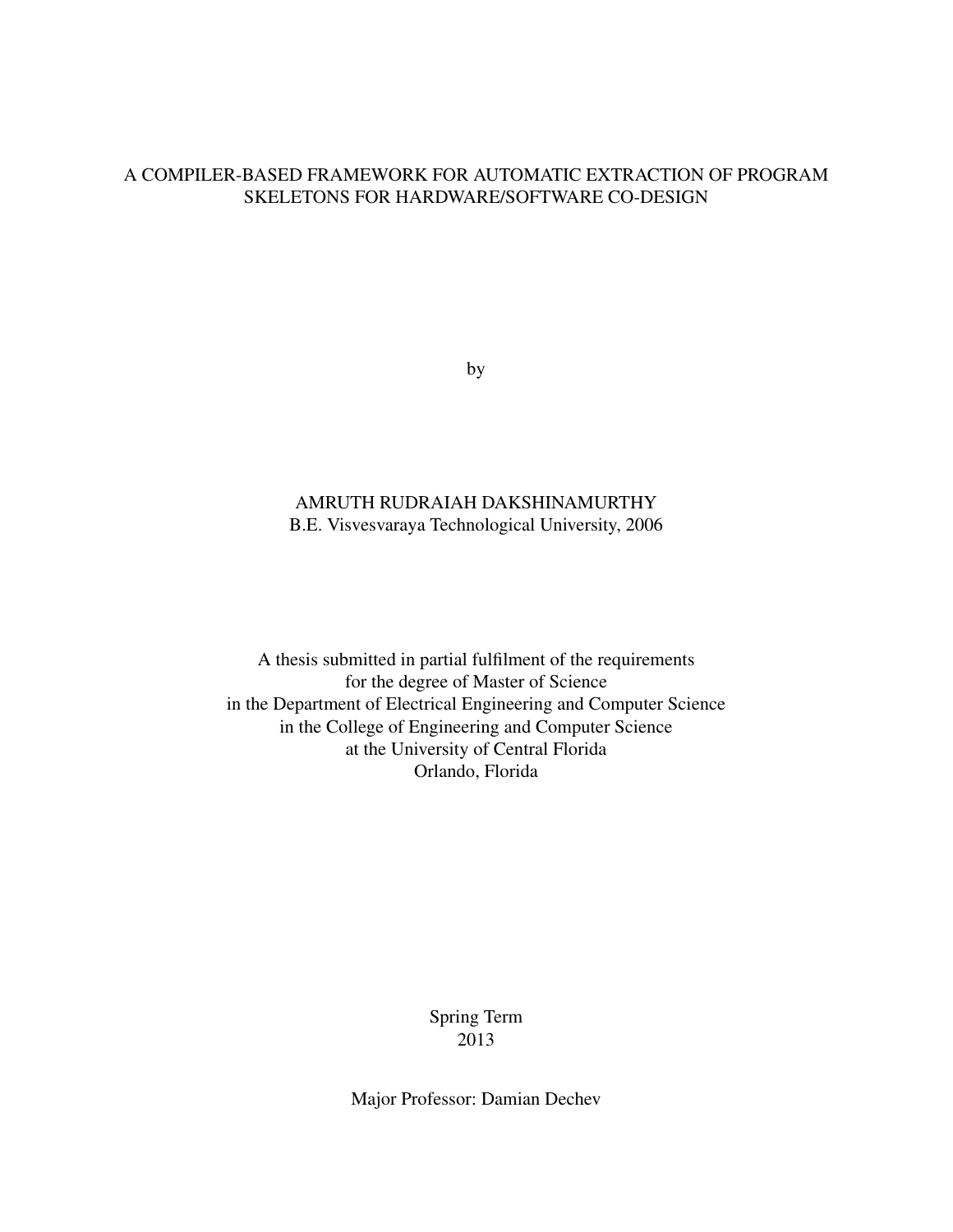$\copyright$  2013 Amruth Rudraiah Dakshinamurthy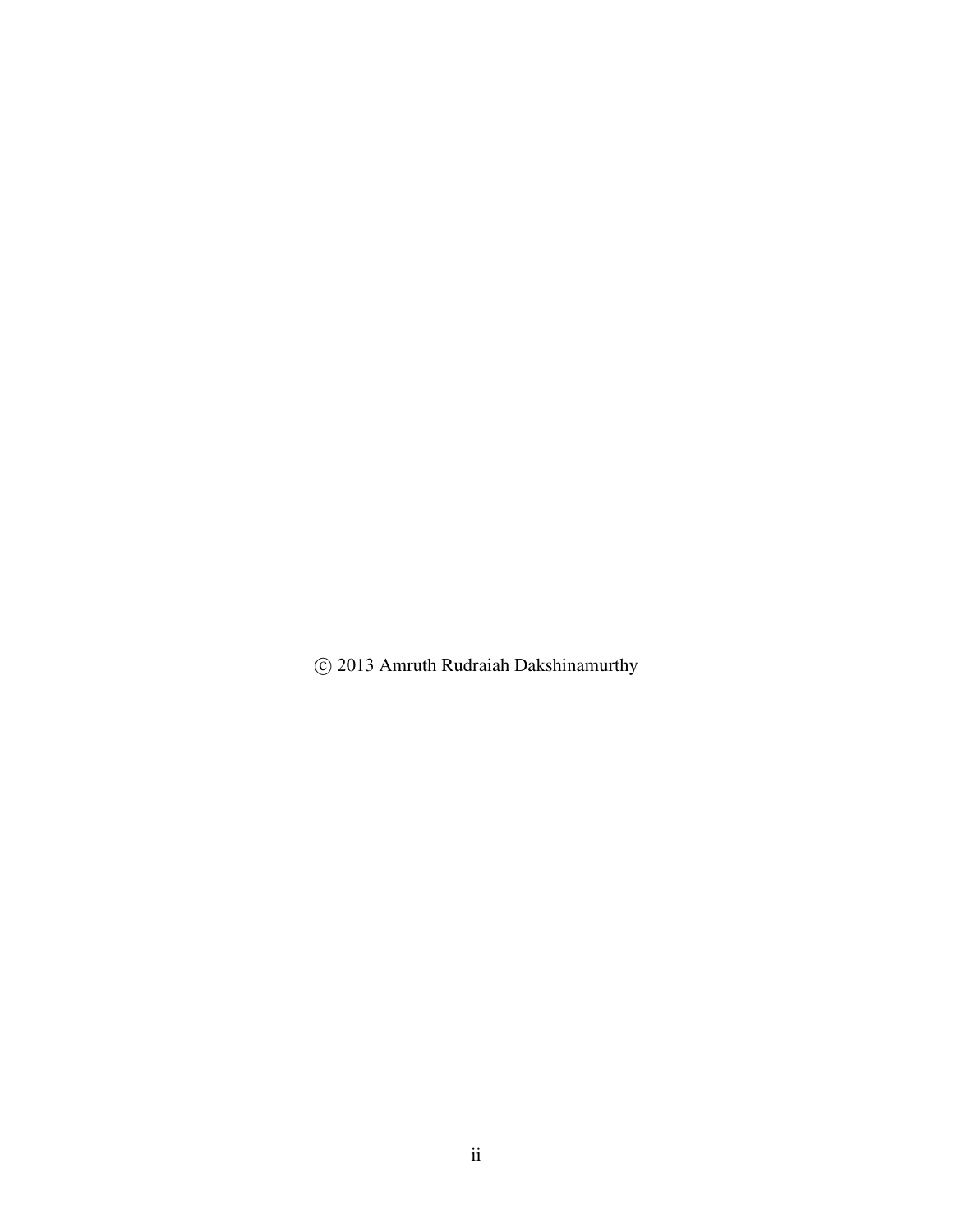# ABSTRACT

The design of high-performance computing architectures requires performance analysis of largescale parallel applications to derive various parameters concerning hardware design and software development. The process of performance analysis and benchmarking an application can be done in several ways with varying degrees of fidelity. One of the most cost-effective ways is to do a coarse-grained study of large-scale parallel applications through the use of program skeletons. The concept of a "program skeleton" that we discuss in this paper is an abstracted program that is derived from a larger program where source code that is determined to be irrelevant is removed for the purposes of the skeleton. In this work, we develop a semi-automatic approach for extracting program skeletons based on compiler program analysis. We demonstrate correctness of our skeleton extraction process by comparing details from communication traces, as well as show the performance speedup of using skeletons by running simulations in the SST/macro simulator. Extracting such a program skeleton from a large-scale parallel program requires a substantial amount of manual effort and often introduces human errors. We outline a semi-automatic approach for extracting program skeletons from large-scale parallel applications that reduces cost and eliminates errors inherent in manual approaches. Our skeleton generation approach is based on the use of the extensible and open-source ROSE compiler infrastructure that allows us to perform flow and dependency analysis on larger programs in order to determine what code can be removed from the program to generate a skeleton.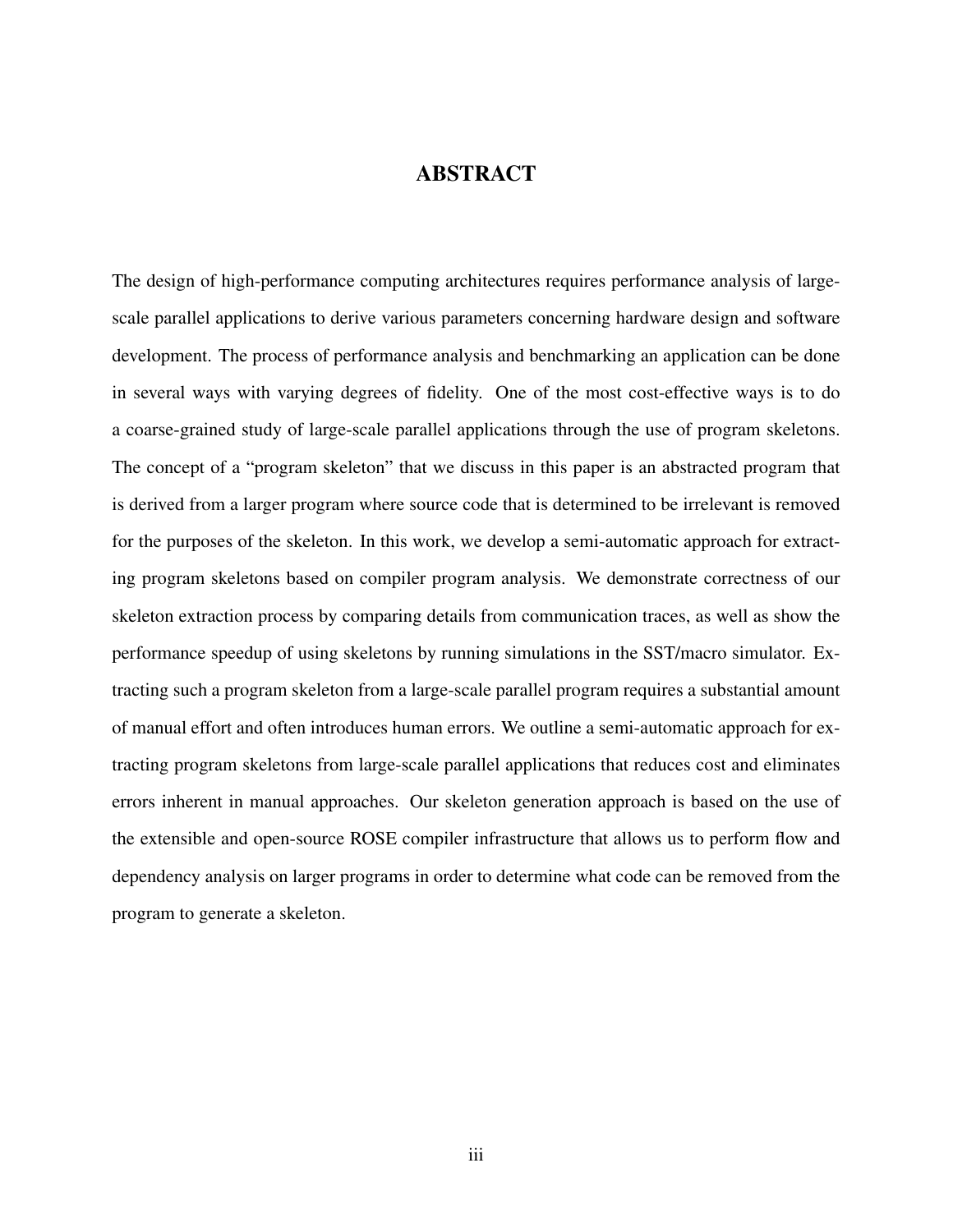# TABLE OF CONTENTS

| -17 |
|-----|
| 19  |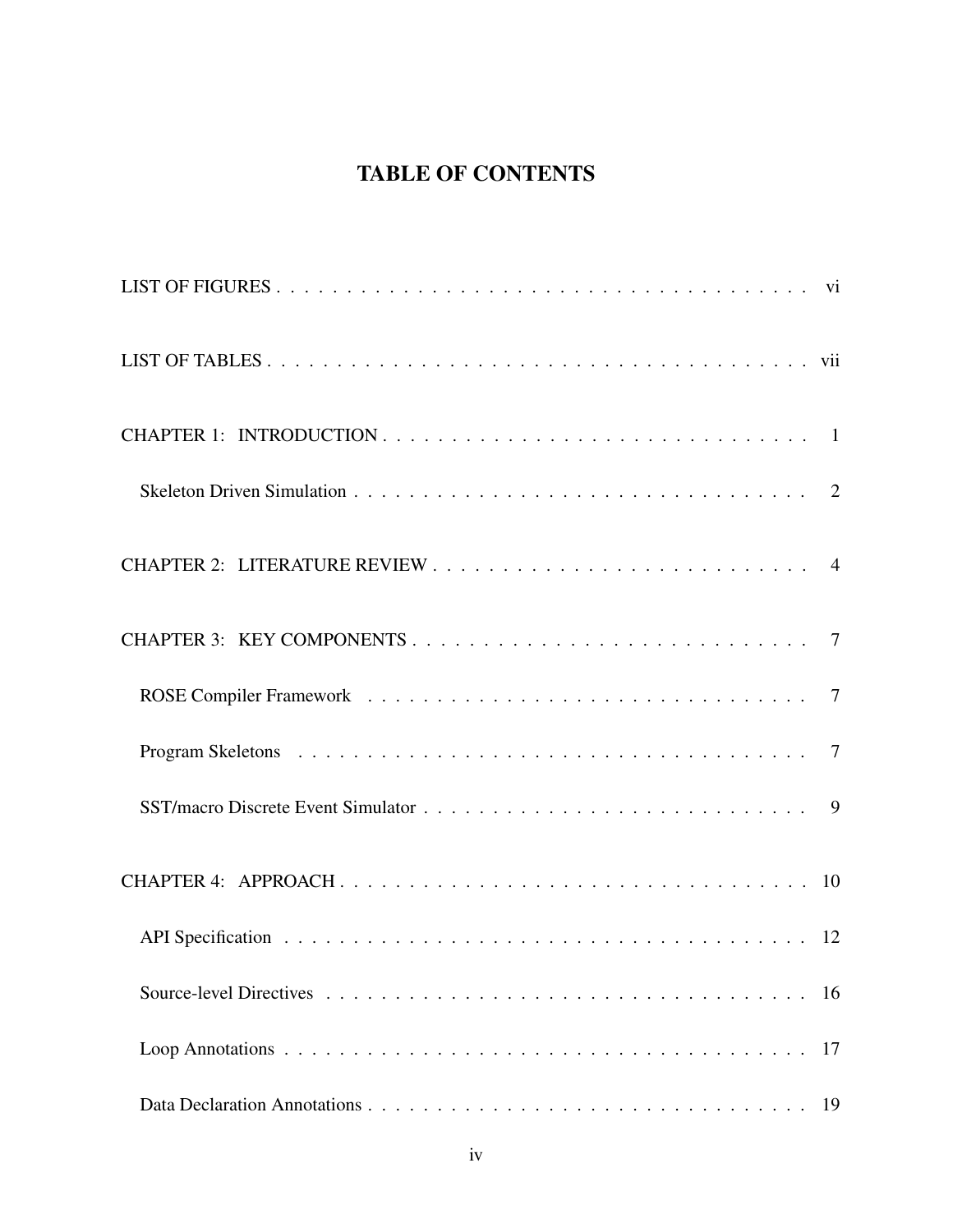| Validation of Program Skeleton Correctness using DUMPI Traces 24 |
|------------------------------------------------------------------|
|                                                                  |
|                                                                  |
|                                                                  |
|                                                                  |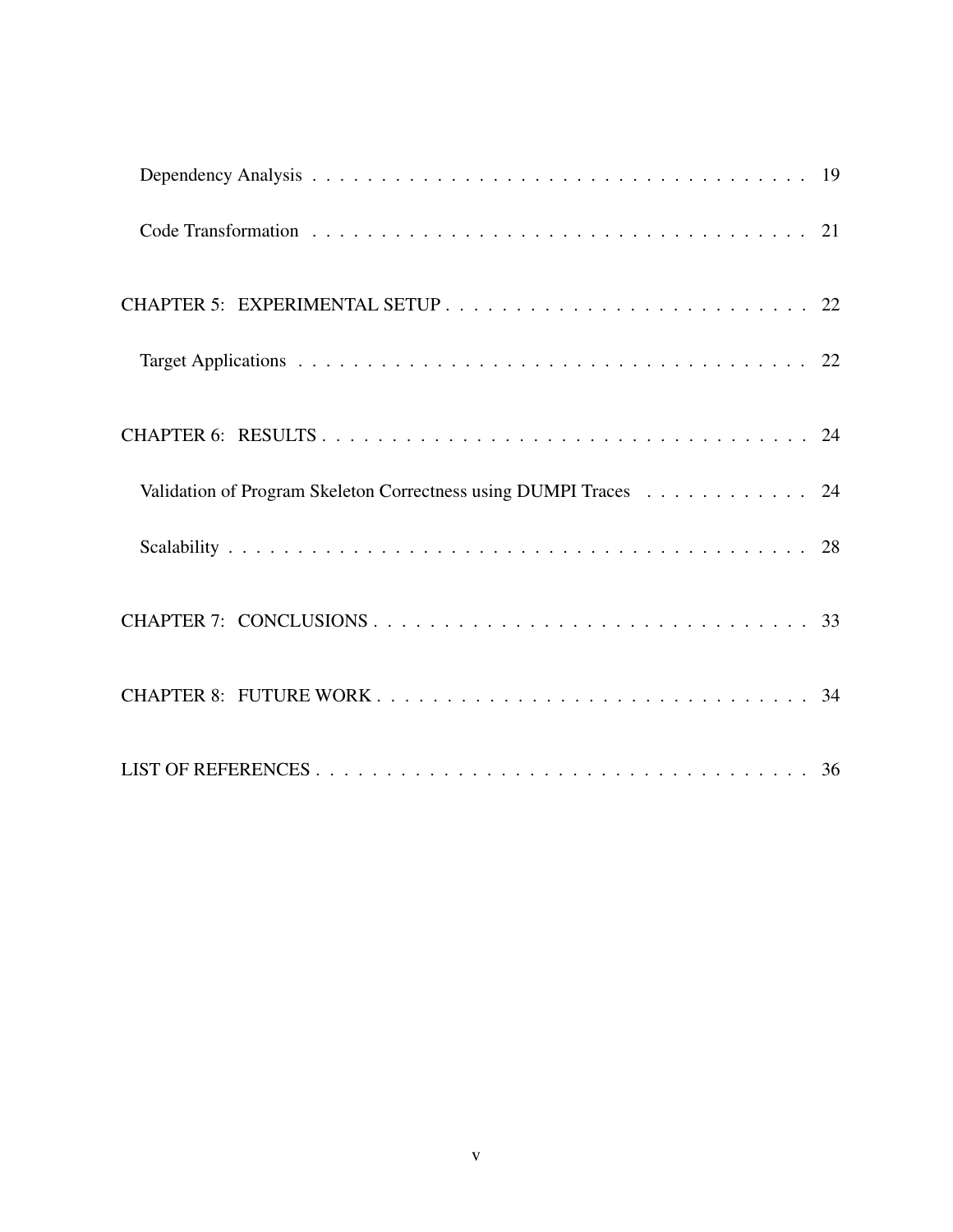# LIST OF FIGURES

<span id="page-6-0"></span>

| Figure 6.1: HPCCG - Speedup of Hand Written Skeleton Vs Auto Generated Skeleton 28 |  |
|------------------------------------------------------------------------------------|--|
|                                                                                    |  |
| Figure 6.3: FFT - Speedup of Auto Generated Skeleton over Application 29           |  |
|                                                                                    |  |
| Figure 6.5: Jacobi - Speedup of Auto Generated Skeleton over Application 31        |  |
|                                                                                    |  |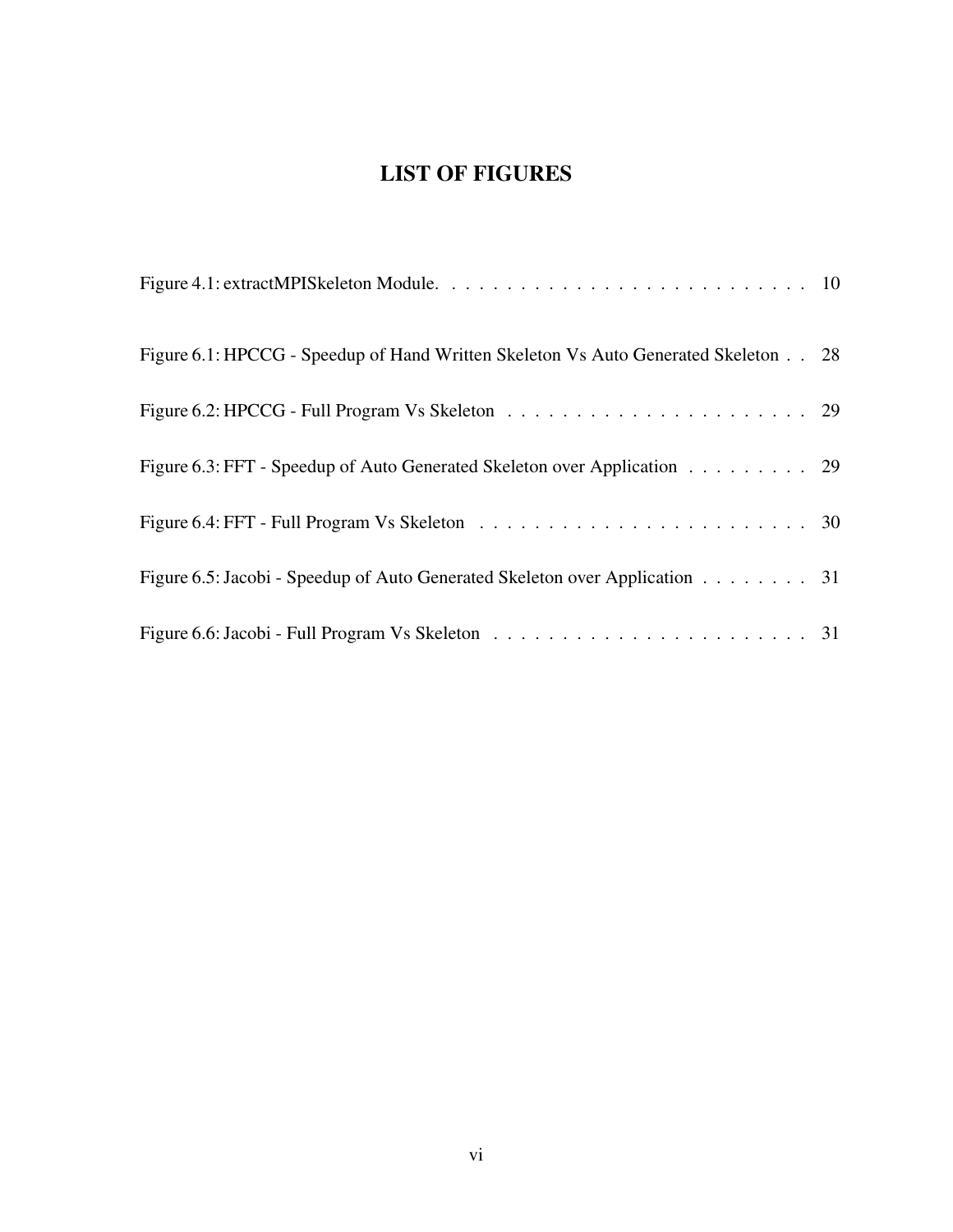# LIST OF TABLES

<span id="page-7-0"></span>

| Table 6.7: Transmission Matrix $\ldots \ldots \ldots \ldots \ldots \ldots \ldots \ldots \ldots \ldots \ldots 27$ |  |
|------------------------------------------------------------------------------------------------------------------|--|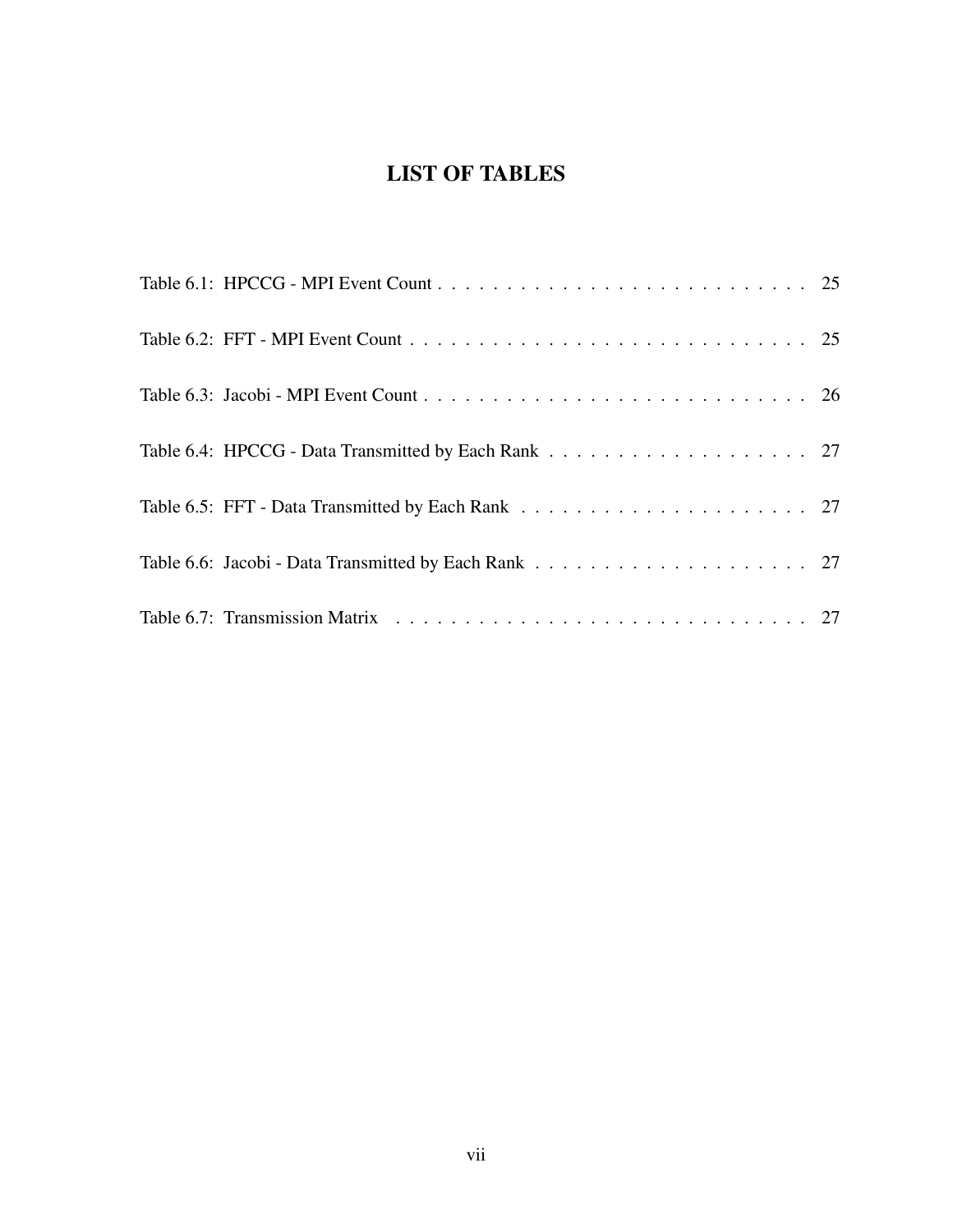# CHAPTER 1: INTRODUCTION

<span id="page-8-0"></span>The design of new computers requires benchmarks and proxy applications that designers can use to evaluate the ability of these new systems to achieve the performance goals of their ultimate end users. Traditional approaches based on generic benchmarks provide a limited view into the workloads that high-performance computing platforms will be faced with in production environments. Ideally, the set of benchmarks available to system designers will include exemplars of specific applications that are critical to the groups purchasing the new machines. Unfortunately, the creation of benchmarks from specific applications is a time-consuming and tedious process. In this paper, we propose a semi-automatic approach to generating these custom benchmarks based on large scale applications through the use of program analysis and code generation.

The creation of application-specific benchmarks or miniature applications ("miniapps") is work intensive as it requires the creator to not only understand the important performance aspects of the application, but how the entire source code base relates to program elements that contribute to that performance aspect. Performance aspects that are commonly of interest in high-performance computer design include message passing patterns, memory traversal footprints, I/O activity, and numerical computation load. Given an arbitrary line of code in a large parallel program, it is difficult to manually discern what role (if any) it plays for a given performance aspect. Modern static analysis and compilation tools make it possible for a machine to aid in answering these kinds of questions, such as "does this line of code affect the value of the payload for an MPI function?"

Our work presents a step towards automating the skeleton generation process. We employ the ROSE compiler framework to gain access to program analysis algorithms and code generation tools to implement a source-to-source translator. Due to the limited information available to the tool from the raw source code, we take a semi-automated approach to generation in which the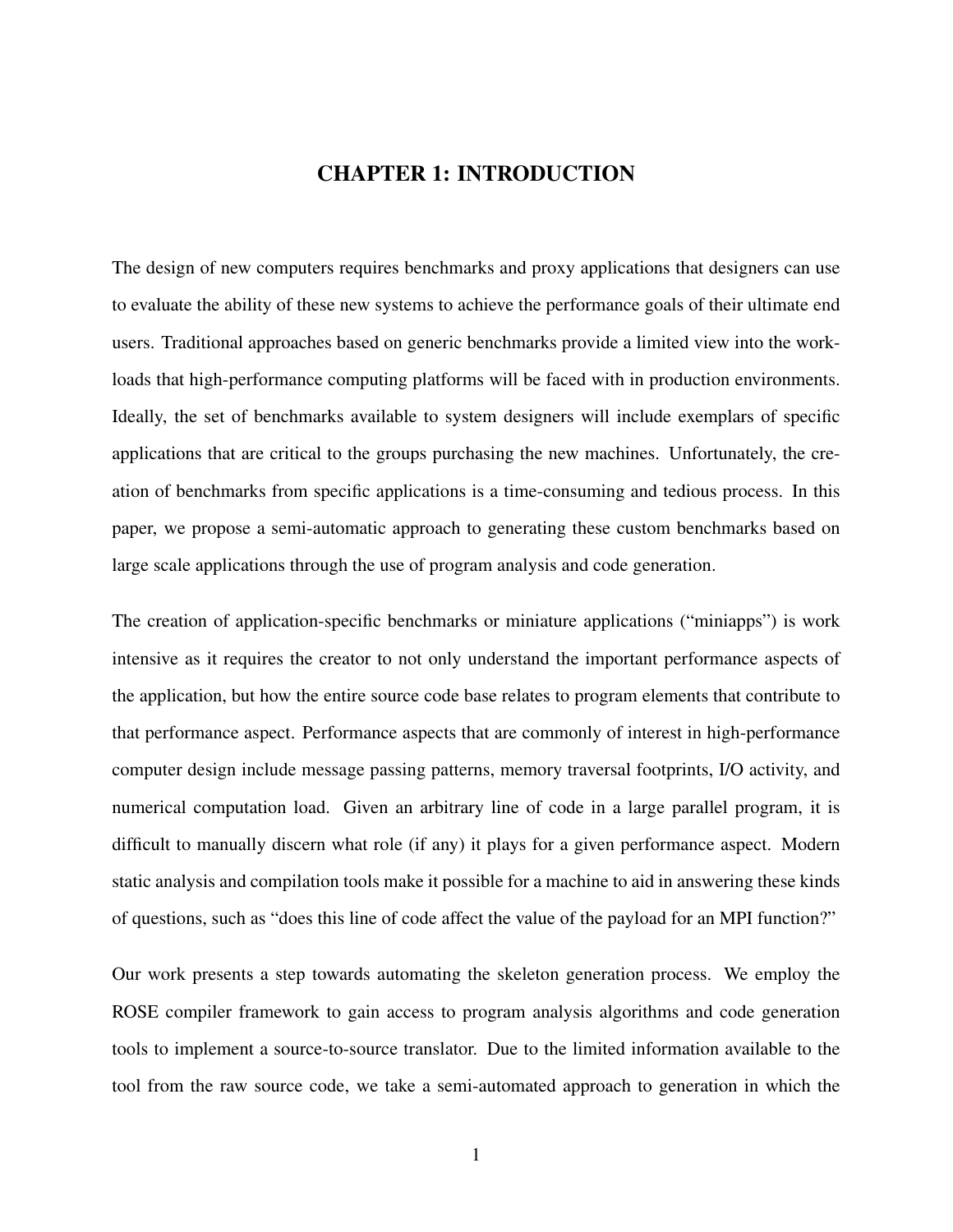user of the skeleton generation tool provides information that cannot easily be obtained through pure static analysis. In this paper we will discuss both the analyses that the prototype skeleton generator uses, as well as the mechanism by which the tool user introduces guidance in an iterative process. Our results presented in Section [6](#page-31-0) demonstrate what can be achieved with a small number of iterations through the tool with user guidance.

#### <span id="page-9-0"></span>Skeleton Driven Simulation

It is common to use simulation to predict the performance of systems before they are available. Simulation of a full parallel application would be prohibitively expensive given that most production applications take a significant amount of time to execute on the bare system itself. The efficient utilization of large-scale parallel event simulators such as SST/macro [\[4\]](#page-43-1) requires that skeleton models of underlying software systems and architectures be created. Implementing such models by abstracting the designs of large-scale parallel applications requires a substantial amount of manual effort and introduces human errors. Our approach reduces both the effort and likelihood of errors in the skeleton by using established algorithms for program dependency analysis and code generation. These skeleton models can then be combined with appropriate models of the software stack and system hardware to generate a wealth of information about execution pattern such as application communication characteristics and network utilization for high-performance computing architectures. This information is useful in understanding the impact of various design decisions concerning hardware or software and will enable co-design practices to be applied to the design of future exascale systems and provide an environment to prototype ideas for future programming models and software infrastructure for these machines.

Our primary target for this work is within the software/hardware co-design community concerned with designing next-generation (and beyond) high-performance computing (HPC) systems. Sim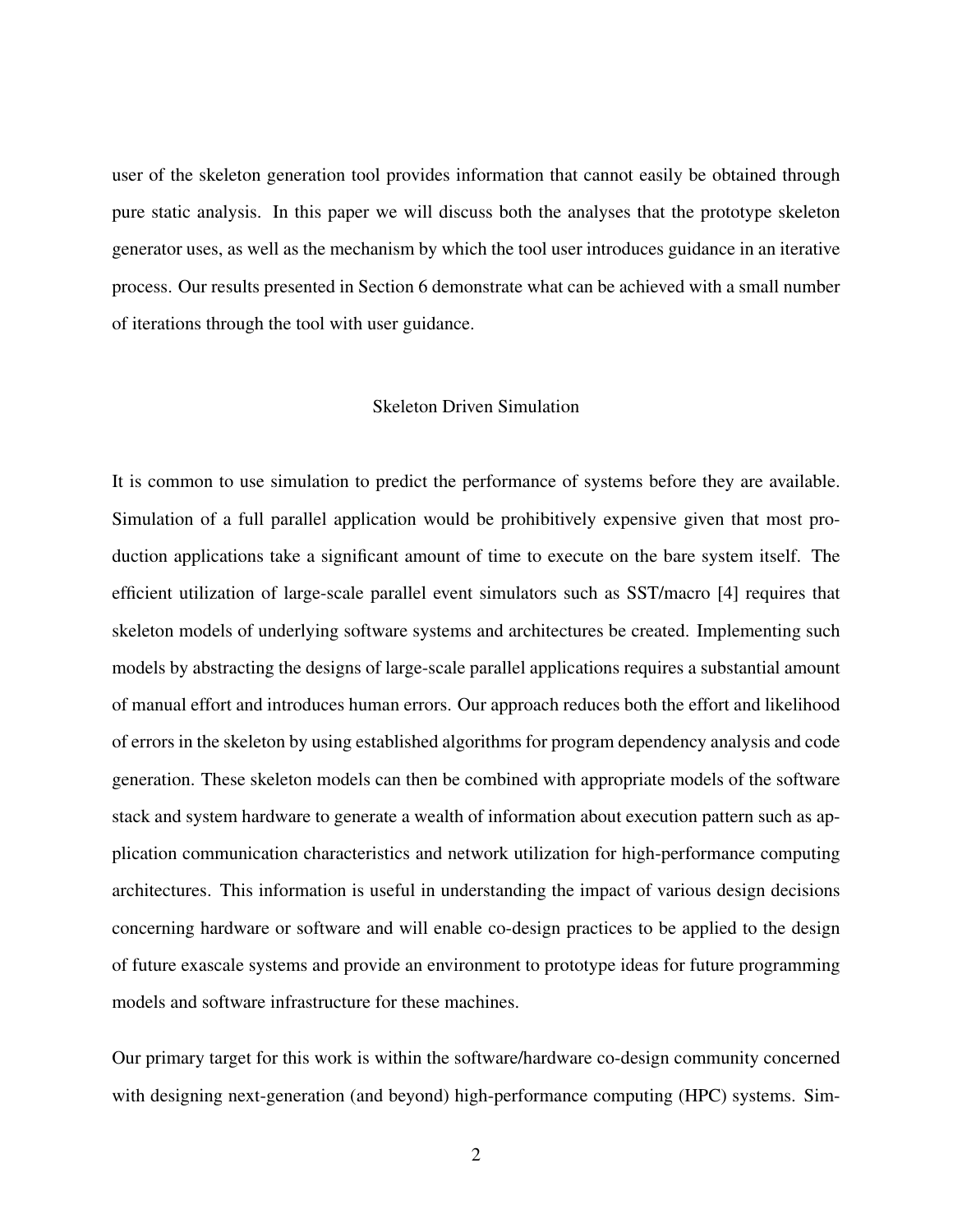ulation tools are used extensively in the design of computing systems, especially in a co-designed way, to overcome the lack of compiler tools, well-defined ISA features, or complete micro-architectural definitions [\[4\]](#page-43-1).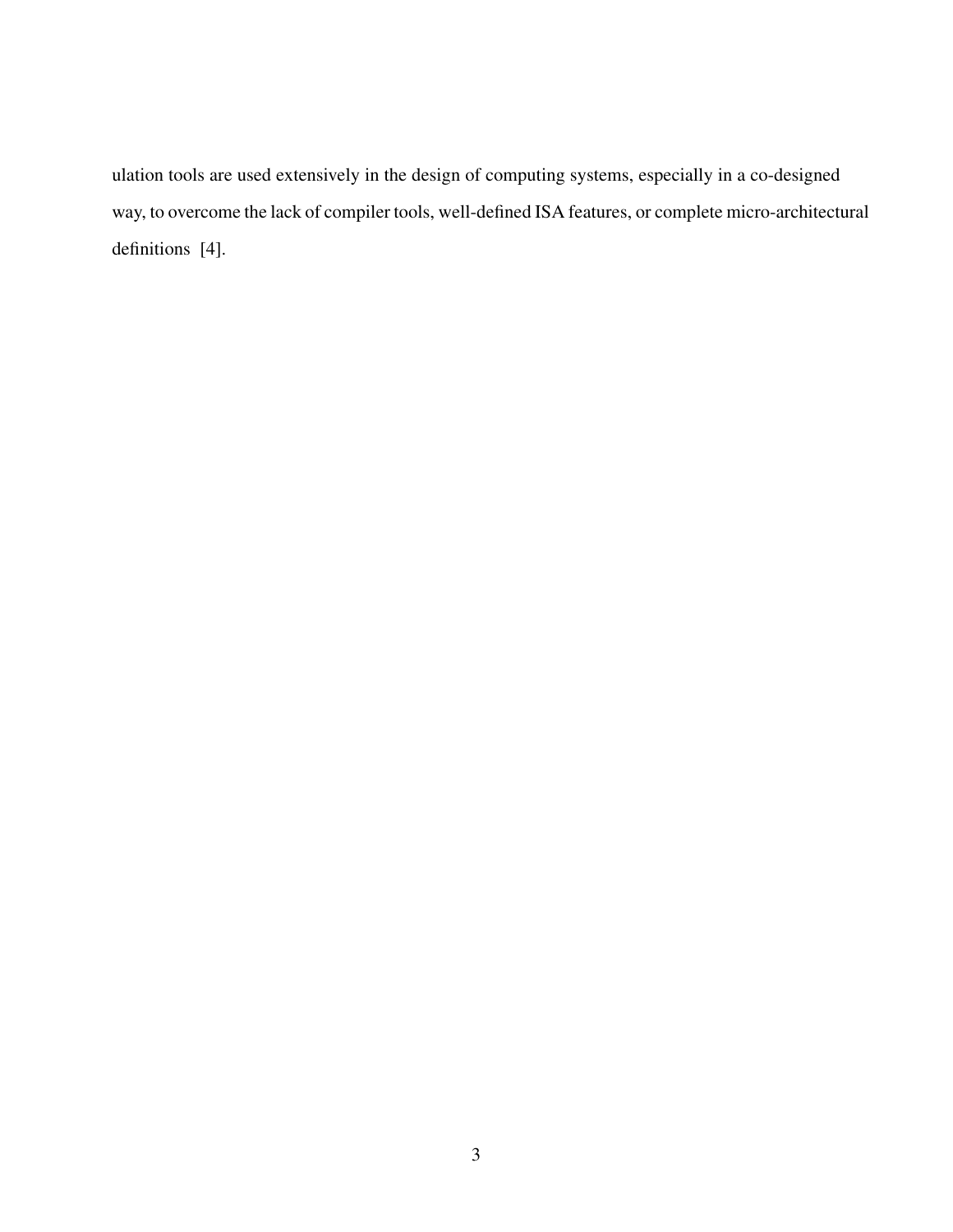# CHAPTER 2: LITERATURE REVIEW

<span id="page-11-0"></span>The work described in this paper focuses on using program analysis to derive program skeletons from large-scale parallel applications. Modeling the behavior of a large-scale application in terms of performance metrics is challenging since it is often executed on new and dynamic enviroments. The process is complicated by the lack of any feedback between application development and machine design [\[9\]](#page-43-2). The strategy is to employ the embedded sytem design practices to come up with hardware-software co-design methodology where there is a tighter integration between application development and machine design. This methodology has to be developed through an interative process with an extensive use of simulation tools [\[9\]](#page-43-2).

A number of approaches have been proposed for implementing an effective hardware-software co-design methodology. All approaches use simulation extensively since it is cost-effective and does not demand high-end hardware to be available as in the case of direct execution of an application [\[4\]](#page-43-1). A trace-based approach where the full program is executed in order to understand the program's behavior, suffers from the cost of high execution times. Simulation using program skeletons provides a number of advantages over direct execution and the trace-based approaches when performing coarse-grained studies of large-scale parallel applications. Skeletonizing allows designers to gauge performance without large costs, and allows skeletons to be derived relative to specific performance aspects of the program. These aspects could include usage of MPI calls, IO calls, or the memory access pattern of the code.

To reduce execution times and hardware costs, developers can come up with a proxy for the application that captures an application's control flow and communication pattern [\[9\]](#page-43-2) [\[4\]](#page-43-1). This is due to the fact that the scalability of a large-scale parallel application is largely determined by the communication model it employs. Most of the computations that are part of the program are generally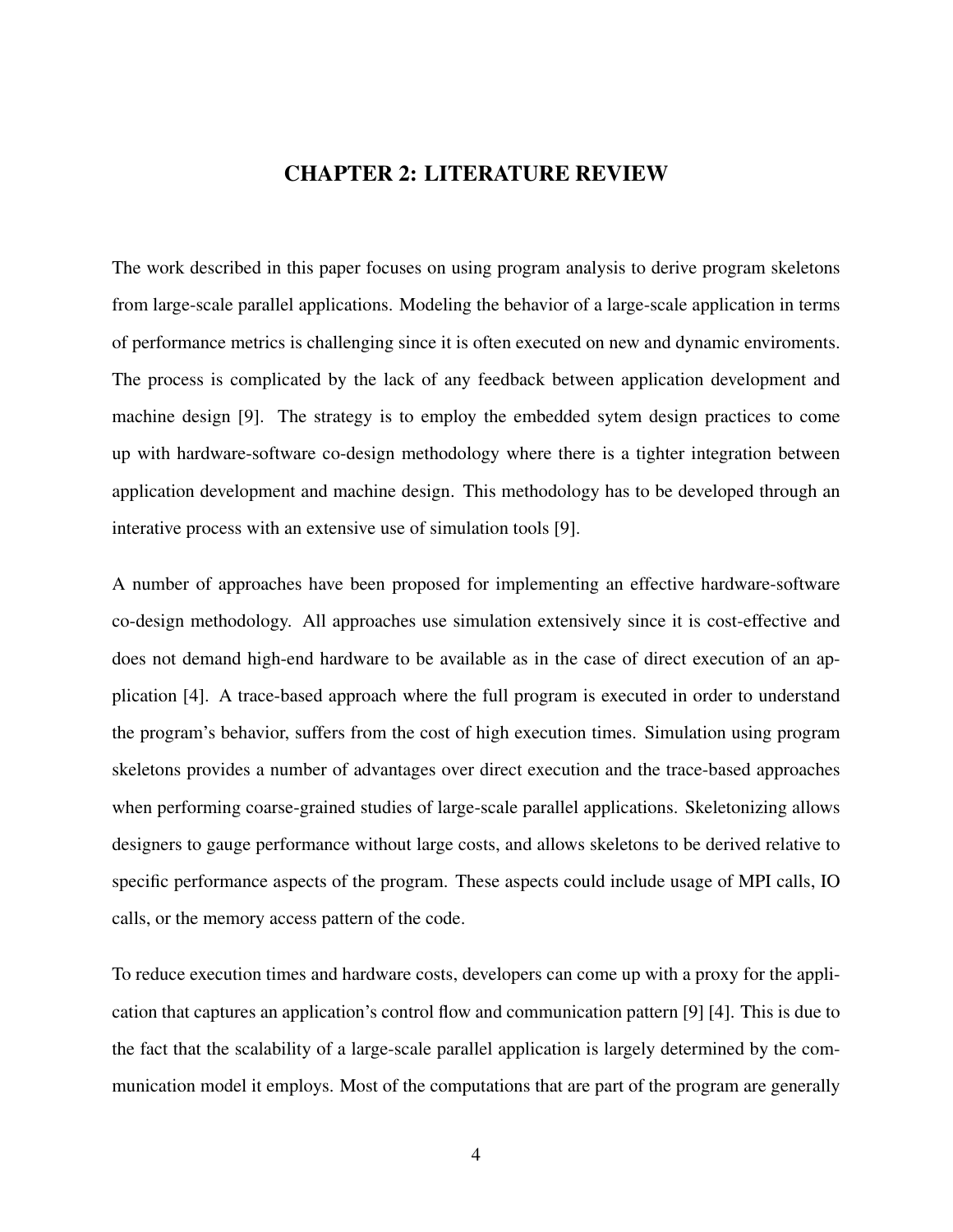executed on individual nodes which have little influence on the program's scalability. Eliminating code that forms the computational part significantly reduces execution time of the program [\[1\]](#page-43-3).

Deriving skeletons from large-scale programs manually requires a significant programmer effort, and is prone to human errors. Some efforts have investigated automatically synthesizing application skeletons from communication traces [\[10\]](#page-44-0), but this requires extensive trace collecting, and may not capture behavior produced with particular application parameters. It has also been shown that static analysis techniques can be used to identify computations or routines that do not influence the performance of a program significantly [\[1\]](#page-43-3). The source code transformation approach shows how to automate the analysis and optimization of parallel scientific applications by combining dynamic runtime information in the form of communication patterns with static information [\[7\]](#page-43-4).

The system dependence graph (SDG) and a two-phase graph-reachability algorithm on the SDG [\[2\]](#page-43-5) is an effective to to compute interprocedural slices. The paper addresses the critical problem of correctly accounting for the calling context of a called procedure in interprocedural slicing by having the system dependence graphs to include some data dependence edges that represent transitive dependences due to the effects of procedure calls, in addition to conventional directdependence edges [\[2\]](#page-43-5). The algorithm proposed computes the slice in 2 phases. The traversal in Phase 1 follows flow edges, control edges, call edges and parameter-in edges by identifying vertices that can reach vertex s, and are either in procedure P itself or in a procedure that calls P.. The traversal in Phase 2 follows flow edges, control edges, call edges and parameter-out edges by identifying vertices that can reach s from called by P or from procedures called by procedures that call P. The result of an interprocedural slice consists of the sets of vertices identified by Phase 1 and Phase 2 and the set of edges induces by this vertex set. This work can employed to derived program skeletons based on the support provided by tools to construct SDG and to carry out data flow analysis.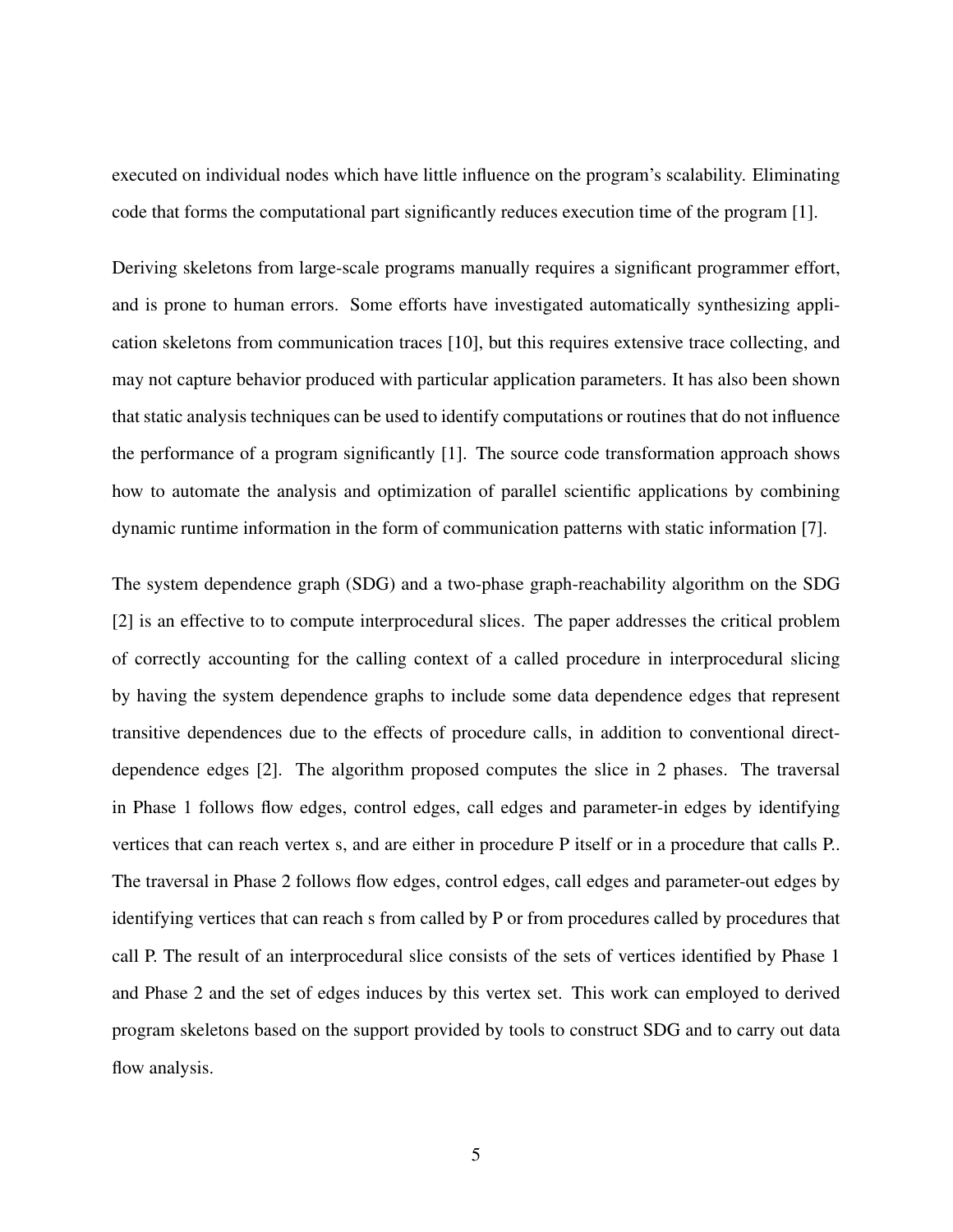Our work addresses many of the issues pertaining to skeleton construction by providing a framework that automatically extracts skeletons from applications leveraging static analysis capabilities offered by the ROSE compiler.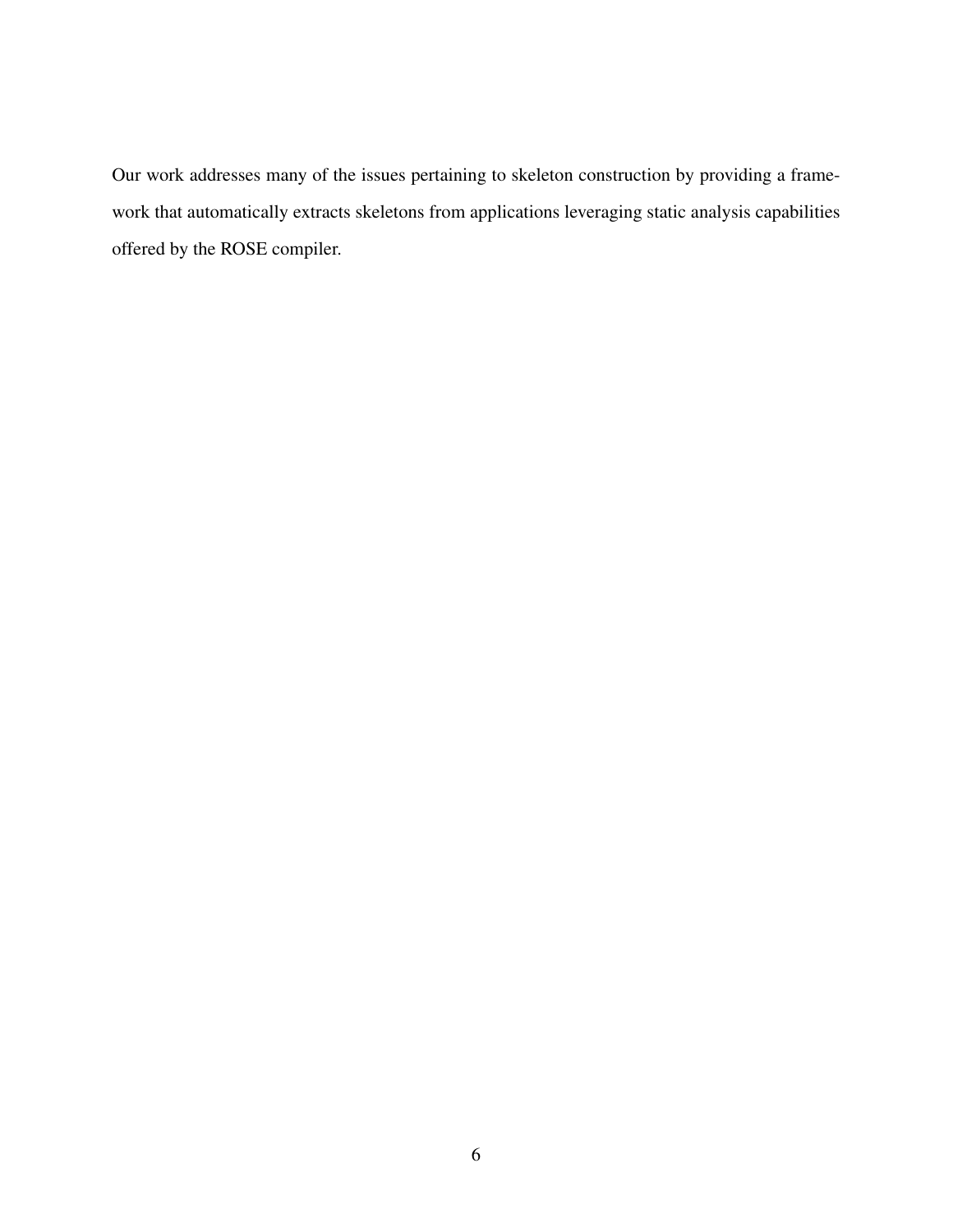# CHAPTER 3: KEY COMPONENTS

<span id="page-14-0"></span>We begin with a discussion of the key components that make up the core of our automatic skeleton extraction framework. The components are presented in brief along with their functionality.

#### <span id="page-14-1"></span>ROSE Compiler Framework

ROSE is an open source-to-source compiler infrastructure for building a wide variety of customized analysis, optimization and transformation tools [\[6\]](#page-43-6). It enables rapid development of source-to-source translators from C, C++, UPC, and Fortran codes to facilitate deep analysis of complex application codes and code transformations. ROSE consists of front-ends for parsing code, a mid-end for code analysis, optimizations and transformations, and back-ends to generate source code [\[6\]](#page-43-6). The currently available front-ends are the Edison Design Group (EDG) front-end for C and C++, and the Open Fortran Parser (OFP) front-end for Fortran. Using ROSE program analysis techniques, we have developed an early version of a source-to-source translator to automate the extraction of skeleton applications from their parent applications containing MPI communication patterns.

#### <span id="page-14-2"></span>Program Skeletons

A program skeleton is an abstract form of its parent application where we retain only those portions of the code that are relevant to the performance dimension that the skeleton is intended to probe. In the case of message passing behavior over MPI, the skeleton is intended to be consistent with the original program flow such that it retains the communication patterns of the original application. To achieve this, a skeleton is essentially a sliced version of the original program that is constructed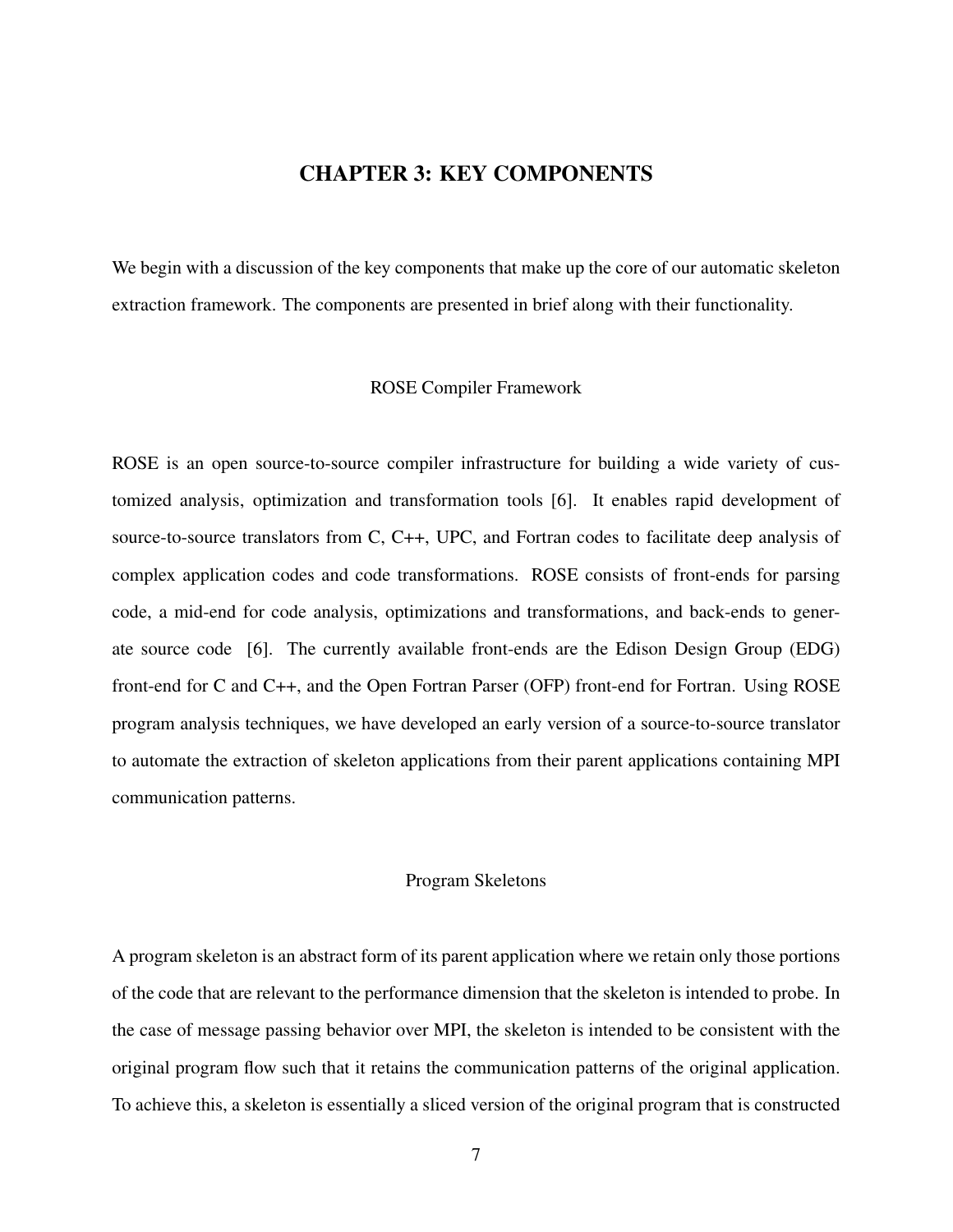by removing fragments of redundant or irrelevant computations and message data whose values do not affect application scalability, but retaining those code fragments specific to the set of properties of interest for performance analysis.

Applications that utilize high performance computing systems often implement compute and time intensive computations that form the content of messages passed between parallel processors at runtime, but the message passing pattern that the program exhibits often is independent of the values that these computations produce. This observation that some portion of the computational load is irrelevant when considering performance aspects such as message passing patterns is the basis of our work. However, there do exist a number of complex applications where the message passing pattern is determined by the computations that are performed. Common examples of this include programs that utilize unstructured data in which the decomposition of data across compute elements changes as its state evolves. Addressing programs where dynamic message passing patterns are present driven by the results of the computational part of the program is a topic of ongoing research.

Due to the complexity of large parallel applications, and the limits of purely static analysis for languages like C, C++, and Fortran, we adopt a semi-automated approach where the programmer is involved in the skeleton generation process through program directives and other parameters that guide skeleton generation tools. Once a satisfactory skeleton is created, it can act as a model to enable scalability studies using the SST/macro simulator or other performance analysis and simulation tools to emulate systems under design, such as interconnection networks, for systems containing millions of cores.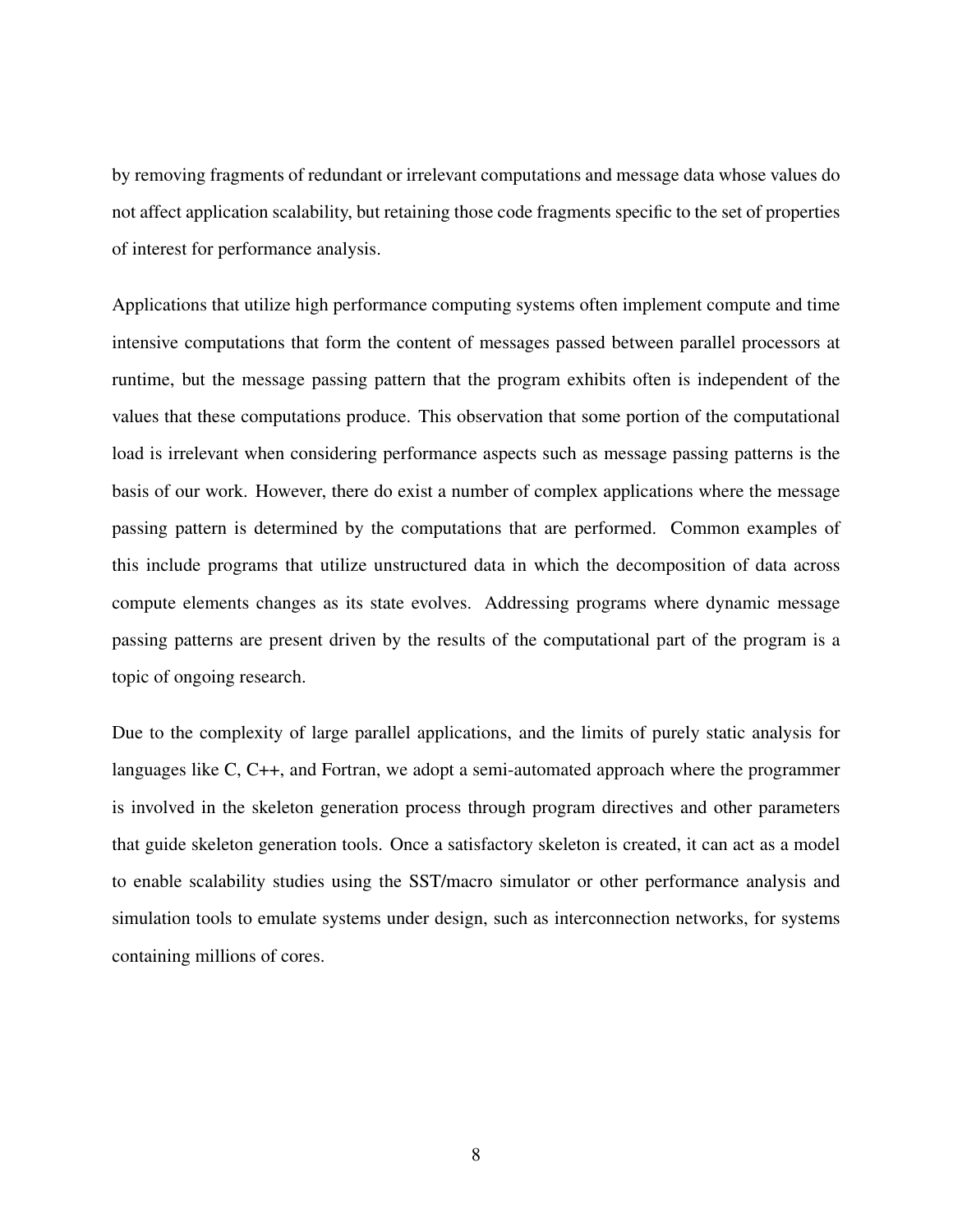#### <span id="page-16-0"></span>SST/macro Discrete Event Simulator

The SST/macro discrete event simulator is an open source simulation package that enables evaluation of large-scale parallel machines [\[4\]](#page-43-1). The simulator is implemented in C++ with a modular design, permitting multiple computation and communication models to be employed. SST/macro is extensible by supporting user-defined network topologies, allocation and scheduling strategies, and performance models by externally linking to the simulator core. It can be driven either by direct execution of application code using communication libraries like MPI, HPX, or OpenSH-MEM, or through communication traces like the DUMPI format that is included in the distribution. The MPI implementation and network congestion models have been validated against current HPC machines, including a Cray XE6. The simulator enables us to investigate the effects of varying environment parameters such as type and tuning of network topologies, hardware layout (e.g. processors per node) and system parameter choices (e.g. bandwidths, latencies).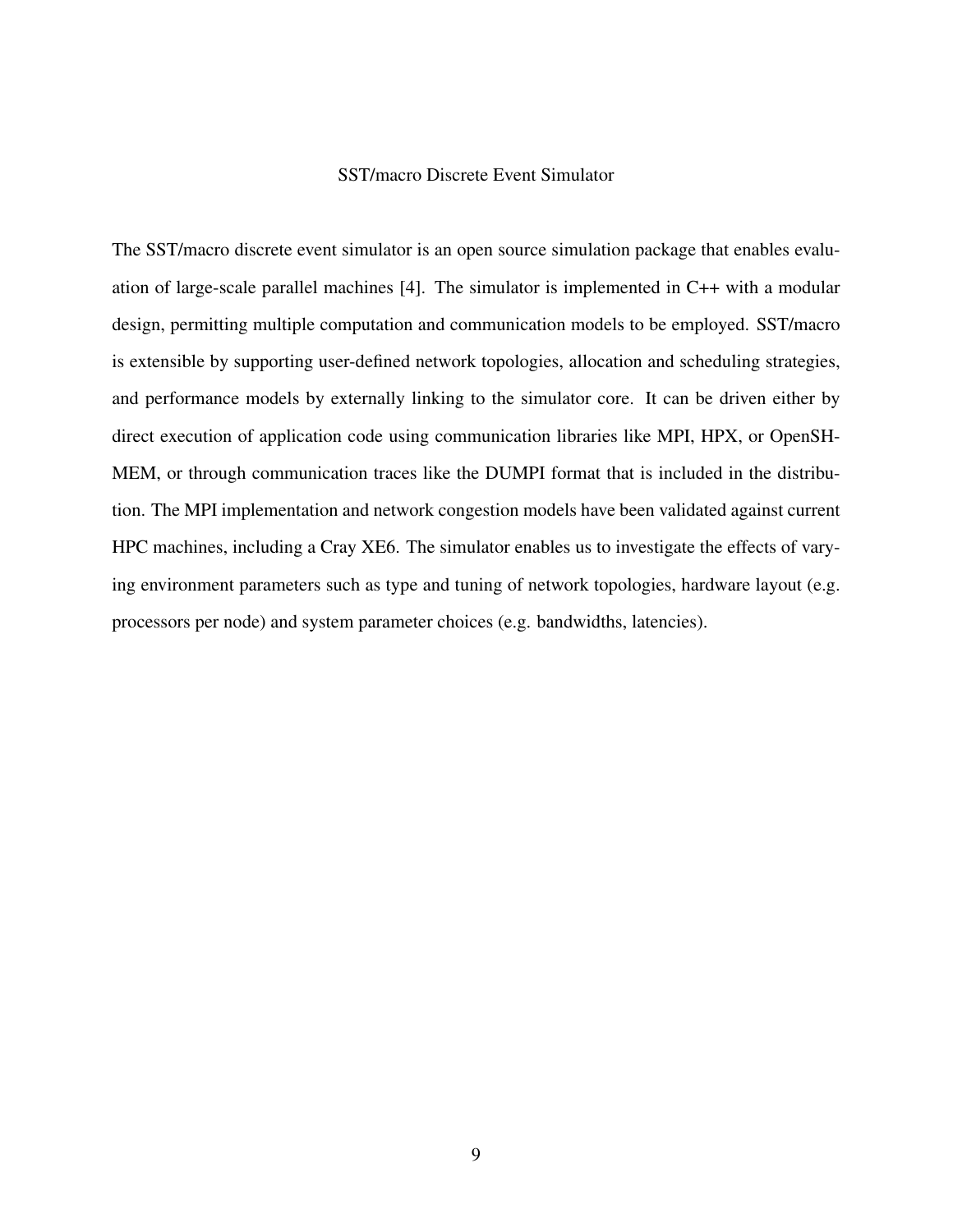## CHAPTER 4: APPROACH

<span id="page-17-0"></span>Our approach follows an iterative process which performs static slicing of the code with the aid of annotations. The key components of our skeleton generator and how they fit together is shown in figure [4.1.](#page-17-1) The ROSE compiler serves as the base framework by allowing a user to construct program analysis modules with common forms of program analyses such as dependence analysis, control flow, and call graph etc. The SST/macro simulator provides the enviroment for executing application and its skeleton with model choices provided by the user. The target MPI application annotated with program directives is fed as an input to the ROSE front end. The front end parses the input source code and generates an Abstract Syntax Tree (AST) called Sage III Intermediate Representation (IR). This AST serves as the input to our skeleton generator.



<span id="page-17-1"></span>Figure 4.1: extractMPISkeleton Module.

The primary activity performed by the skeleton generator is the identification of code that can be removed based on constraints provided by the tool user. These constraints are externally provided instead of hardwired into the tool because they depend on the performance dimensions that the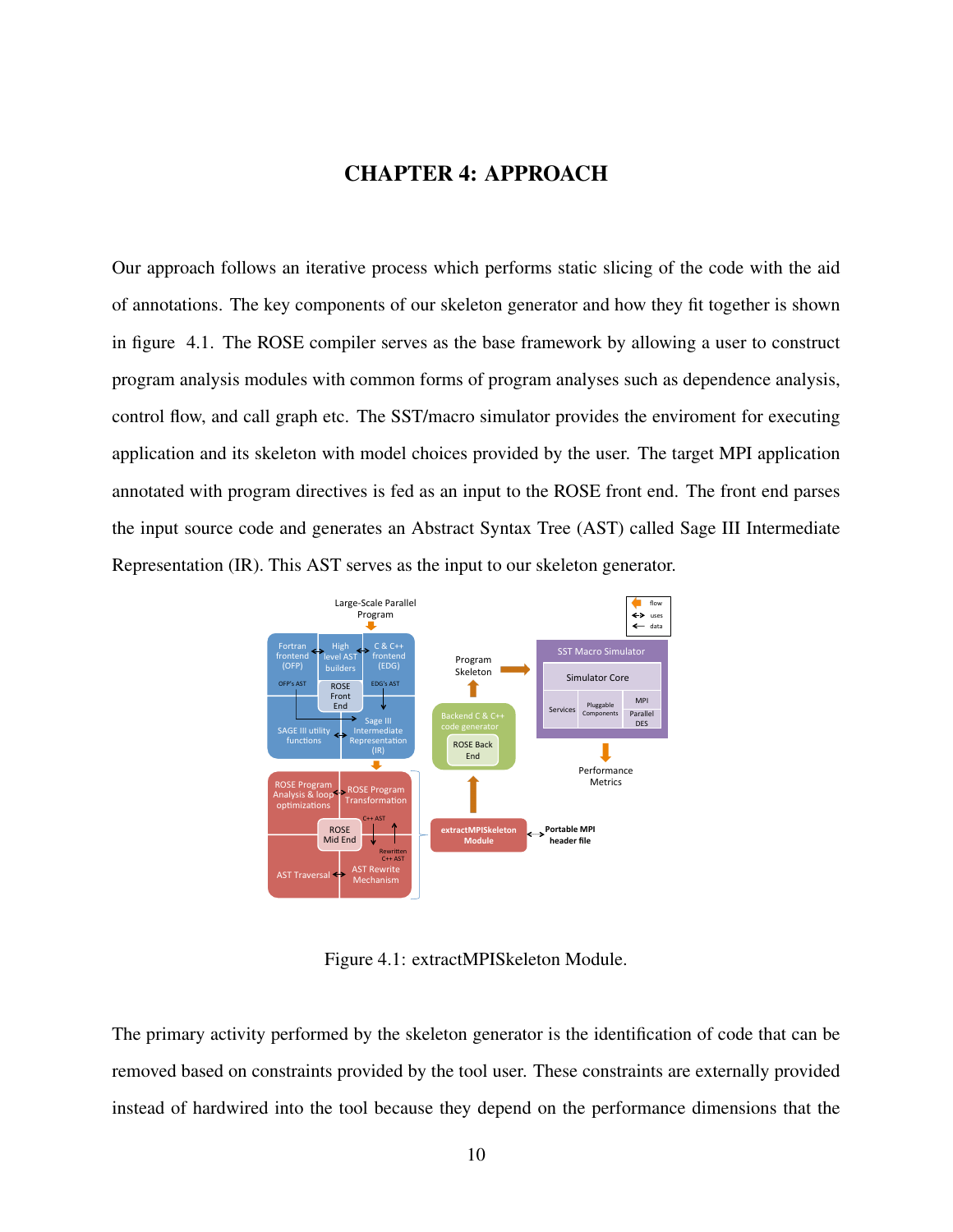skeleton is intended to probe. For example, the set of API function calls preserved for a skeleton representing MPI activity is completely different from one representing disk I/O operations. The constraints that the user specifies are expressed in two forms. First, one or more API specification files that contain information about the API functions that should be preserved are provided. Second, a set of in-source directives in the form of compiler pragmas are available for targeted control over the internal decisions made by the generator.

The skeleton generation tool that we designed has the following overall structure:

- The program code is put into Static Single Assignment (SSA) form, allowing def-use analysis to be performed.
- API calls of interest are identified within the program abstract syntax tree and used to identify code that they depend upon that must be preserved leading up to the calls. This analysis uses the definition-use information obtained via the SSA form.
- Programmer directives are processed to override information obtained by analyzing the defuse chains based solely on the API of interest. These directives include overriding choices to exclude or include code, both to overcome limitations in the current dependency analysis algorithms used and to inject knowledge about the desired skeleton that the programmer has that cannot be inferred from syntax alone.

Our skeleton generator using ROSE adds SSA property to the AST, in which every assignment to a variable creates a new version of the variable. This simplifies the process of definition-use analysis to determine all uses of a variable from its definition without any other intervening definitions. The skeleton generator then implements a form of *program slicing*. Slicing relative to one or more statements uses dependency analysis to determine all program elements that the statements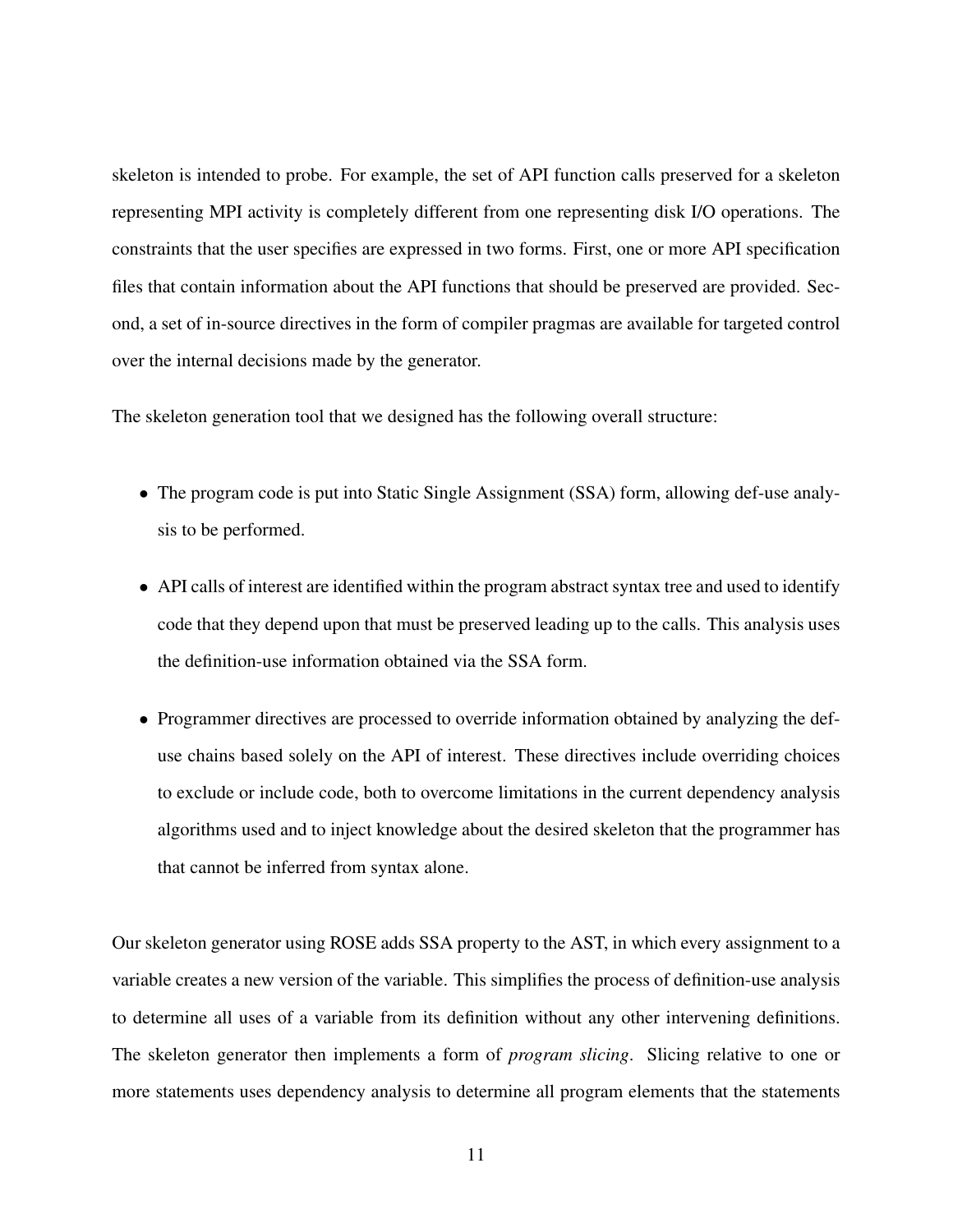depend on to execute correctly. Any code that these statements are not dependent upon can be removed. Our skeleton generator implements a specialization of slicing in which we do not treat all dependencies equally. Dependencies are classified by a "role" that they play relative to the API that we slice relative to. In MPI programs, we distinguish dependencies that influence the contents of a message from those that influence the message passing communication pattern. This allows us to transform code based on its role—in some cases, we preserve the dependency code with no change as in traditional slicing. In other cases, we may replace the dependency code with a surrogate that aids in reducing the complexity of the skeleton. For example, we may preserve all code that relates to message passing topology, but will replace code related to the message payloads (that can be shown to not influence the topology) to insert initialization to constant values in place of compute-intensive numerical computations.

#### <span id="page-19-0"></span>API Specification

The skeleton generator skeletonizes programs relative to one or more API specifications. This means that functions that are part of the API are required to be preserved in the skeleton, and further code is preserved based on their dependencies. Each function that we would like to treat as part of the API is specified by the function name, number of parameters, and a list of dependency types for each parameter. The dependency types allow us to categorize code based on how it impacts the API functions. For example, in the case of MPI, we will have code related to the data that is sent (the "payload"), and code that is related to the communication end-points and abstract communicators used within the program. Code that influences these parameters to the API functions is often very different, and the API specification allows the tool to tag program elements based on their role. This information is not currently used in any detail other than distinguising code by role for rolespecific removal or preservation. Deeper analysis of code that takes on certain roles (e.g., payload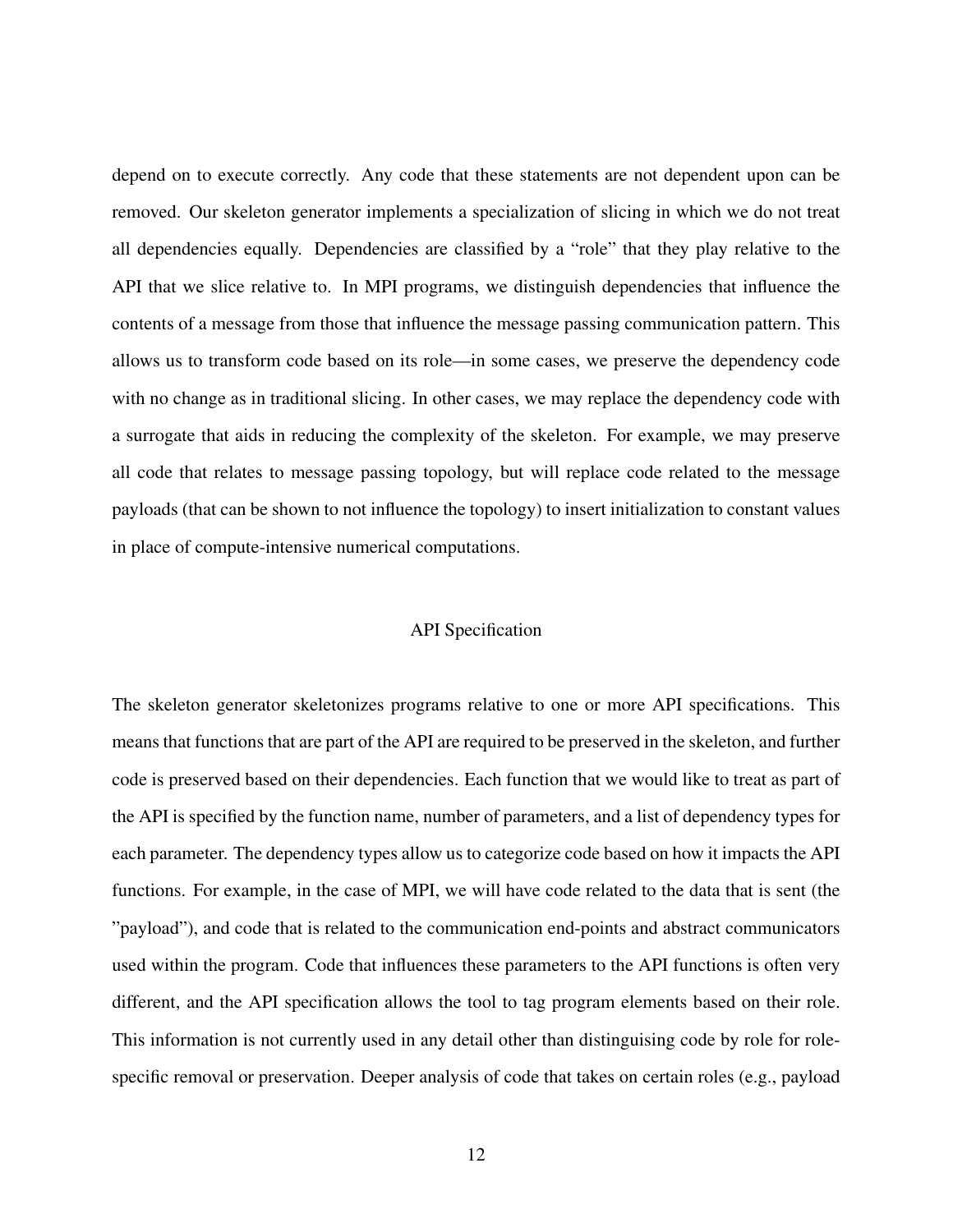creation) is the subject of further work. For example, symbolic simulation techniques may be useful for replacing code with a simpler surrogate instead of removing it entirely if the payload data is important in determining the communication pattern.

An example of a small portion of the API specification for MPI is provided below.

```
(api-spec MPI
  ( dep-types payload topology tag other )
  ( default_deptype other )
  (
    (MPI Init 2 )
    (MPI_Finalize 0 )
    (MPI_Abort 2 )
    (MPI_Comm_rank 2 (topology 1) )
    (MPI_Comm_size 2 (topology 1) )
    (MPI_Comm_split 4 )
    (MPI_Send 6 (payload 0 1 2)
                       (topology 3)
                       (tag 4) )
 )
)
```
Each API is labeled by name via the api-spec tag. This is followed by an s-expression that con-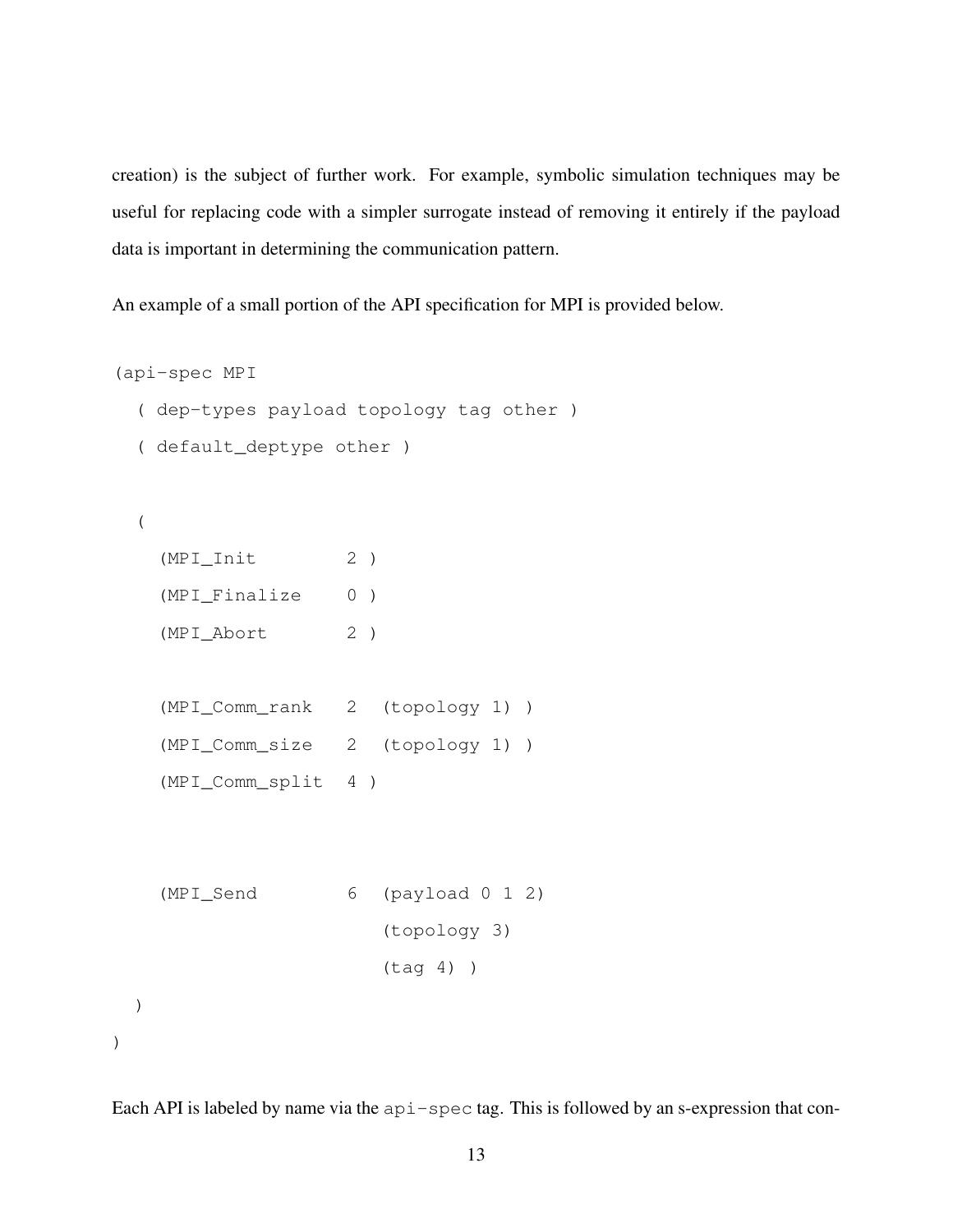tains a list of dependency types, prefaced with the dep-types tag. The names of the dependency types are user-specified, allowing roles of arguments to API functions to be analyzed at different levels of detail. For example, if the tag role is not of interest to the skeleton generator, it could be eliminated and absorbed into another category. This flexibility allows the user to tune the generator based on what they know is important about their program and how it uses the API. The other category is a special category that is a catch-all for arguments that are considered irrelevant for skeletonization.

Each API call is described by its name, argument count, and an enumeration of arguments by position that are to have roles associated with them. Arguments not listed are by default placed in the other category.

(API\_FUNCTION\_NAME ARGUMENT\_COUNT (deptype argA ..) (deptype argB ..) ...)

For example, on MPI Send above, we see that it has 6 arguments, the first three of which are related to payload, the fourth is topology, and the fifth is tag. Note that argument numbering is zero-based. The sixth argument is not specified, and therefore takes on the default dependency type "other".

Given a set of API specifications, we then allow an API collection to be specified that is used by the skeleton generator to know what set of APIs to skeletonize relative to, and how to do so. For example:

```
(api-spec-collection
 (include-api "mpi_api.spec" (omit-deps payload))
```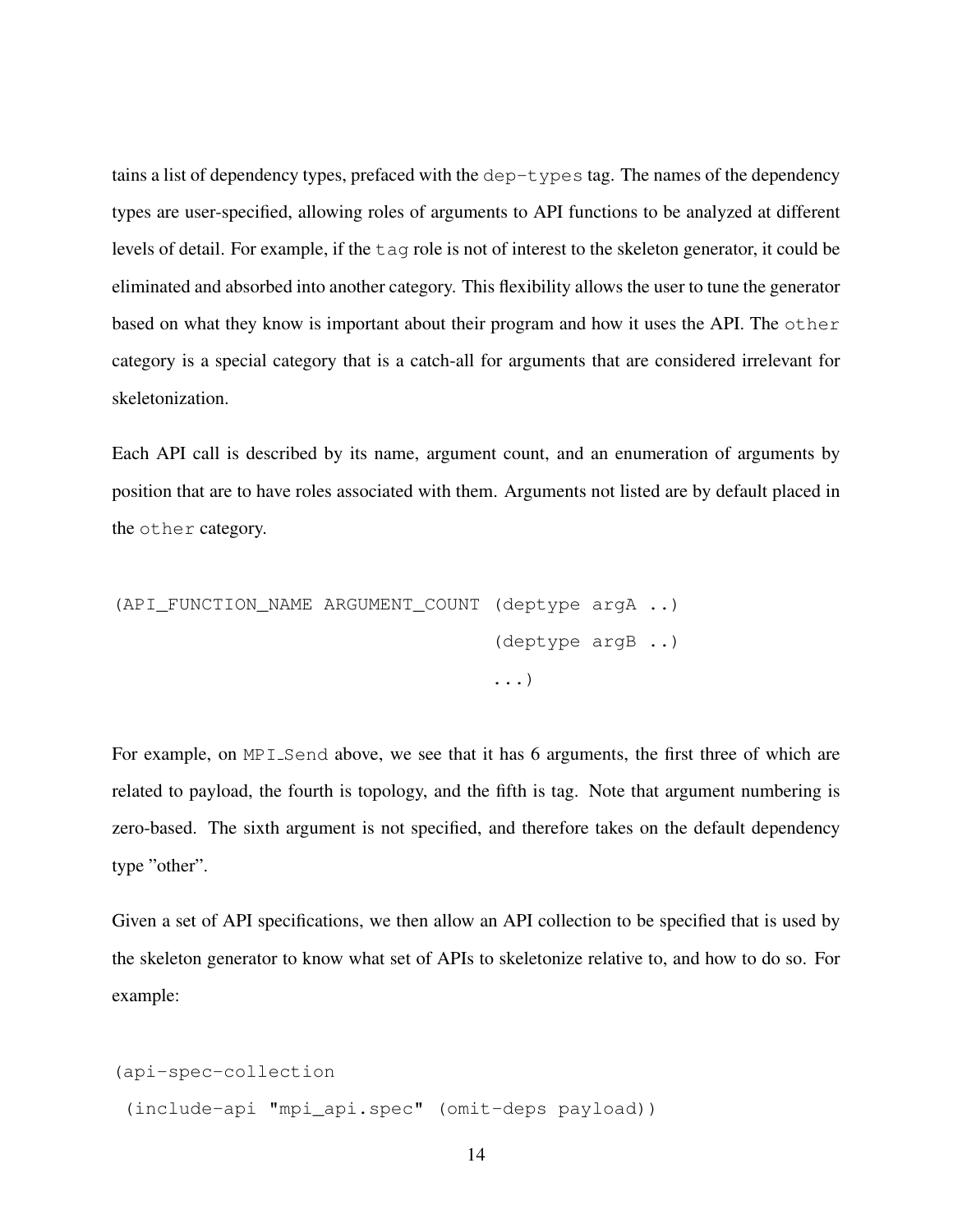```
(include-api "stdio_input.spec" (omit-deps buffer))
)
```
This tells the tool to include API specifications for MPI and a subset of C STDIO functions. This is important in practice since skeletons frequently require parameter files to be read that are used to configure the application. Given that this code often is performed outside the MPI API, we must allow the skeleton generator to be aware of additional APIs that are important in generating a legitimate skeleton. For each API, a specification of the dependency type to use for selecting code for elimination is also provided. In the example above (provided for illustrative purposes only), code that relates to computation of payload data for MPI calls is eliminated, and buffer management code is eliminated that relates to the STDIO API. This allows a user to have relatively fine control over what is and is not removed at the API level.

Unfortunately, in non-trivial programs it is not possible to simply discard all code that isn't a call to an MPI library function. Doing so would likely result in a skeleton that is missing critical code that is necessary to ensure that these MPI function calls can execute correctly. For example, removal of code that allocates buffers for message passing calls will likely cause a program to crash due to dereferencing a null pointer. Similarly, code that establishes the message passing topology (such as the ranks used for send and receive calls) must be preserved. If too much code is removed and replaced with, say, a default value of zero being used for the rank, we likely would observe a very different message passing pattern (e.g., rank zero being overwhelmed with messages) than we would see in practice, rendering the skeleton useless as a performance analysis surrogate for the original program.

The general approach that we take is to define a set of functions that form the API that we wish to skeletonize relative to (in this case, the MPI API as defined for MPI-2). For each function, we define a role for each argument that is used to label code that influence their values. For example,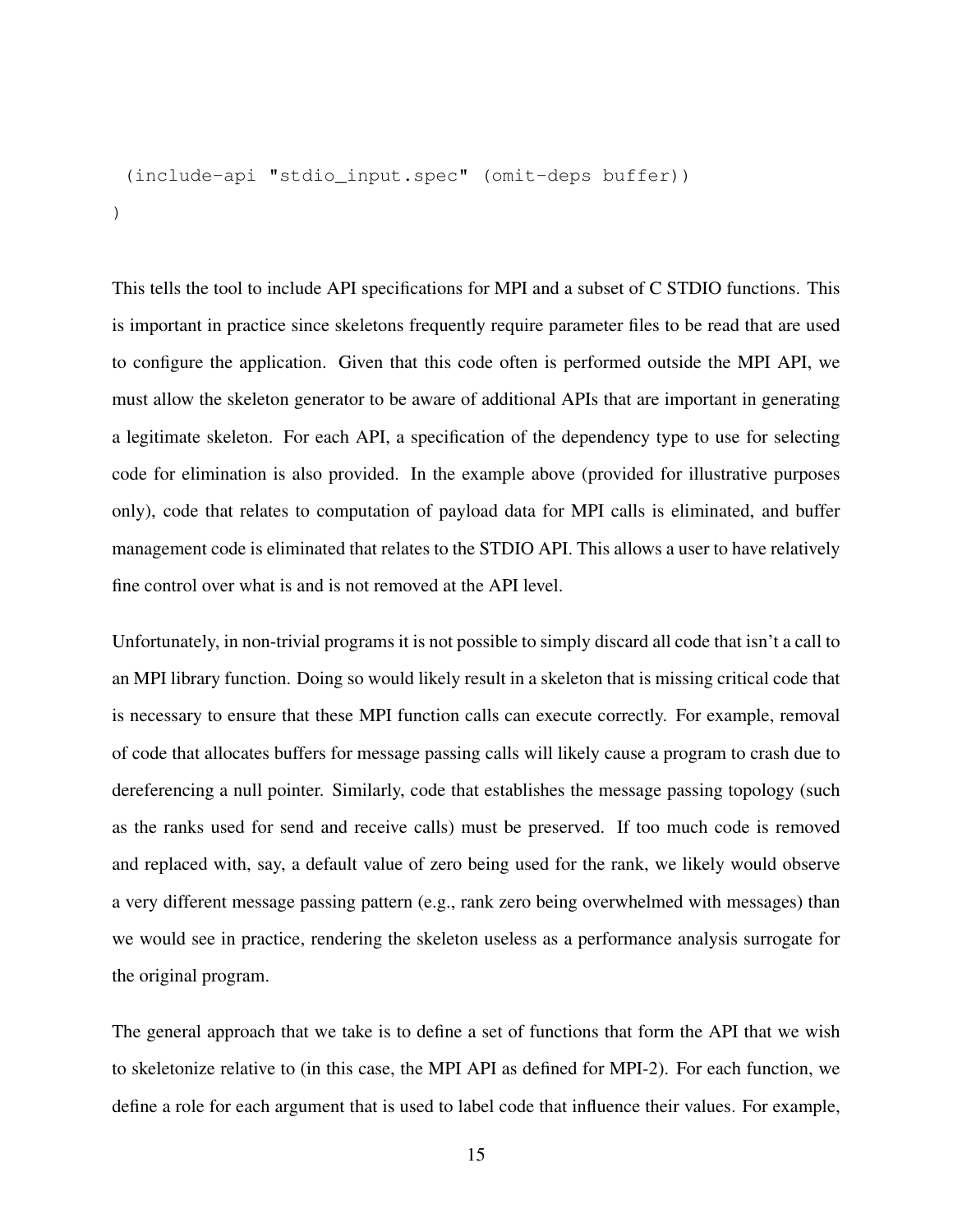an MPI call often has one or more arguments that relate to the payload and its contents, and other arguments related to the message passing topology. These are important to distinguish, as we may preserve code for some roles exactly, while for other roles we may seek to replace it with lighter weight alternatives. A simple concrete example would be to preserve all code that influences the message passing topology, but replace code that initializes buffers with code that simply populates them with a constant value. Given this API specification, we then use dependency analysis as provided by ROSE to label statements within the program based on the role they play with respect to the API. This is then used to prune the program AST before generating source code representing the reduced skeleton.

#### <span id="page-23-0"></span>Source-level Directives

Annotations used by this tool are specified via compiler directives:

#pragma skel [specific pragma text here]

For example,

#pragma skel loop iterate atmost(10)

Annotations are used to provide fine grained control of the skeletonizer at a finer level than that is captured in the API specification. The simplest annotations that we provide allow the user to preserve or remove program elements to override the decision made by the skeletonizer based on dependency analysis. These are placed above the corresponding program element:

```
#pragma skel preserve
x = y + z;
```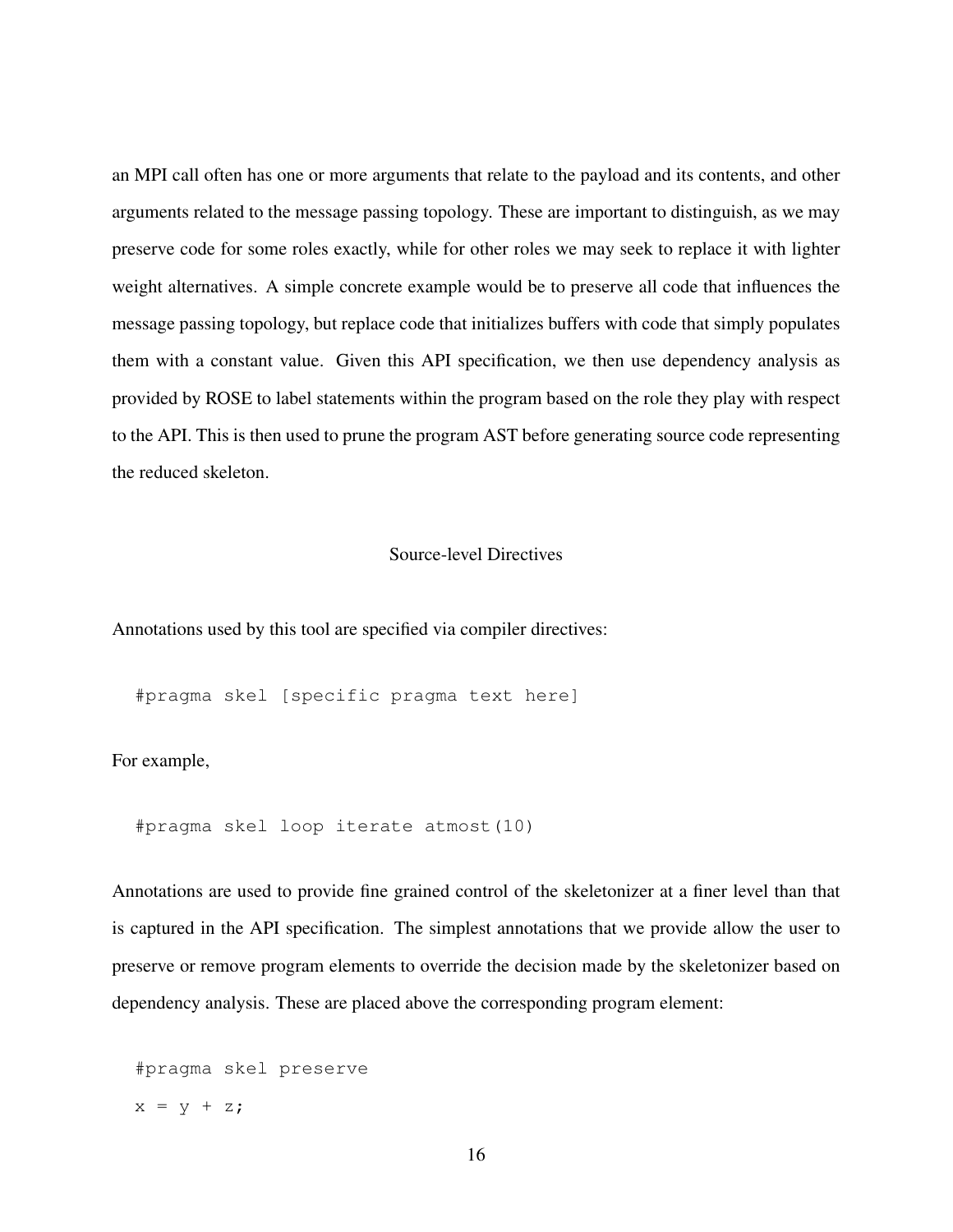#### <span id="page-24-0"></span>Loop Annotations

It is not uncommon for skeletonized code to no longer have the looping behavior of the original due to the removal of computations which provide the values that define a termination criterion. For example, say we have an iterative solver with the following stucture:

```
do {
  // numerical computation
  for (i=0; i < n; i++) {
    prev[i] = current[i];current [i] = a big computation ();
  }
  // compute delta based on computation
  for (i=0; i \le n; i++) {
    delta += fabs(current[i] - prev[i];
  }
  // do some message passing
  MPI_Send(...);
} while (delta > eps);
```
If the numerical computation is removed, we can be in a situation where delta will not ever change and will never drop below the threshold for termination—so the loop will iterate forever. Similarly, we may find that through some choice of initial values, the skeleton may initialize delta to be zero, so the loop will iterate only once (or never, depending on the type of loop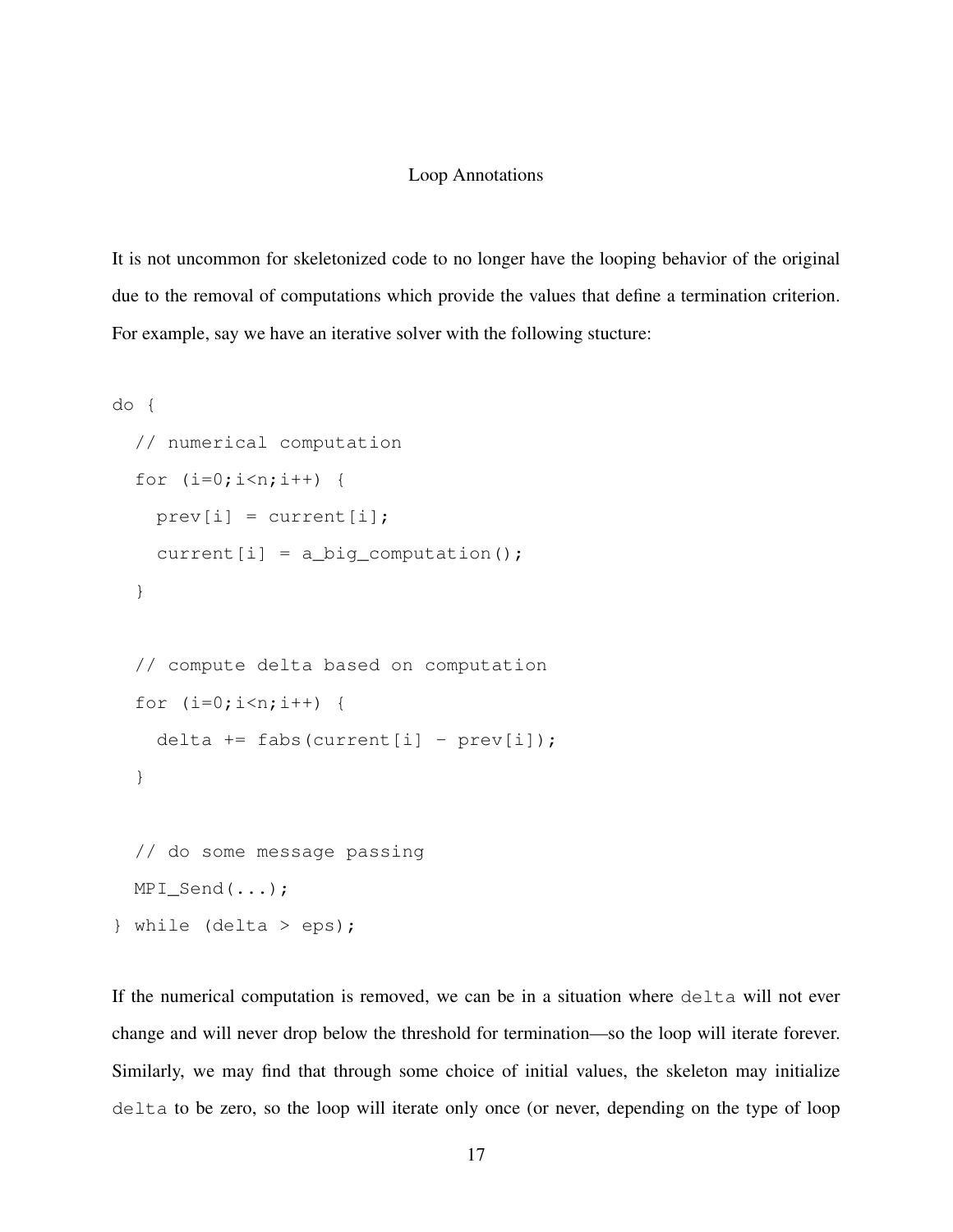used). In both cases, we would see behavior that is not representative of the real program. An annotation can be added to force the skeleton to contain a loop that iterates a certain number of times by having the skeleton generator introduce additional counters and code to increment and test their values.

Three loop annotations are available:

#pragma skel loop iterate exactly(n) #pragma skel loop iterate atmost(n) #pragma skel loop iterate atleast(n)

These correspond to forcing an exact, upper, and lower bound on the iteration count. The pragma must be placed immediately preceeding the loop of interest. Loops constructed with 'for', 'while', or 'do while' are all supported as well as loops containing break and continue statements. We treat break statements as an exception that overrides the 'exactly' or 'atleast' annotations. If a break is reached in a loop before the *n*-th iteration, the loop is exited but a warning is printed to stderr indicating the violation of the pragma.

In the above annotations,  $n$  is a C expression that is interpreted in the current scope of the program.<sup>[1](#page-25-0)</sup> This allows the programmer to specify program variables to be used in the stopping criteria that they are confident will contain meaningful values at skeleton execution.

Insertion of code to implement these loop control pragmas occurs after dependency analysis is performed and relevant code removed. This is implemented as an additional pass over the program AST seeking loop structures that have pragmas associated with them. These are guaranteed to be present if the loop body contains an API call that was invoked due to the presence of a control

<span id="page-25-0"></span><sup>&</sup>lt;sup>1</sup>Due to a limitation in current versions of ROSE, floating point constants cannot be specified directly within the pragmas. Constants must be expressed as rational numbers, such as 12345/100000 in place of 0.12345.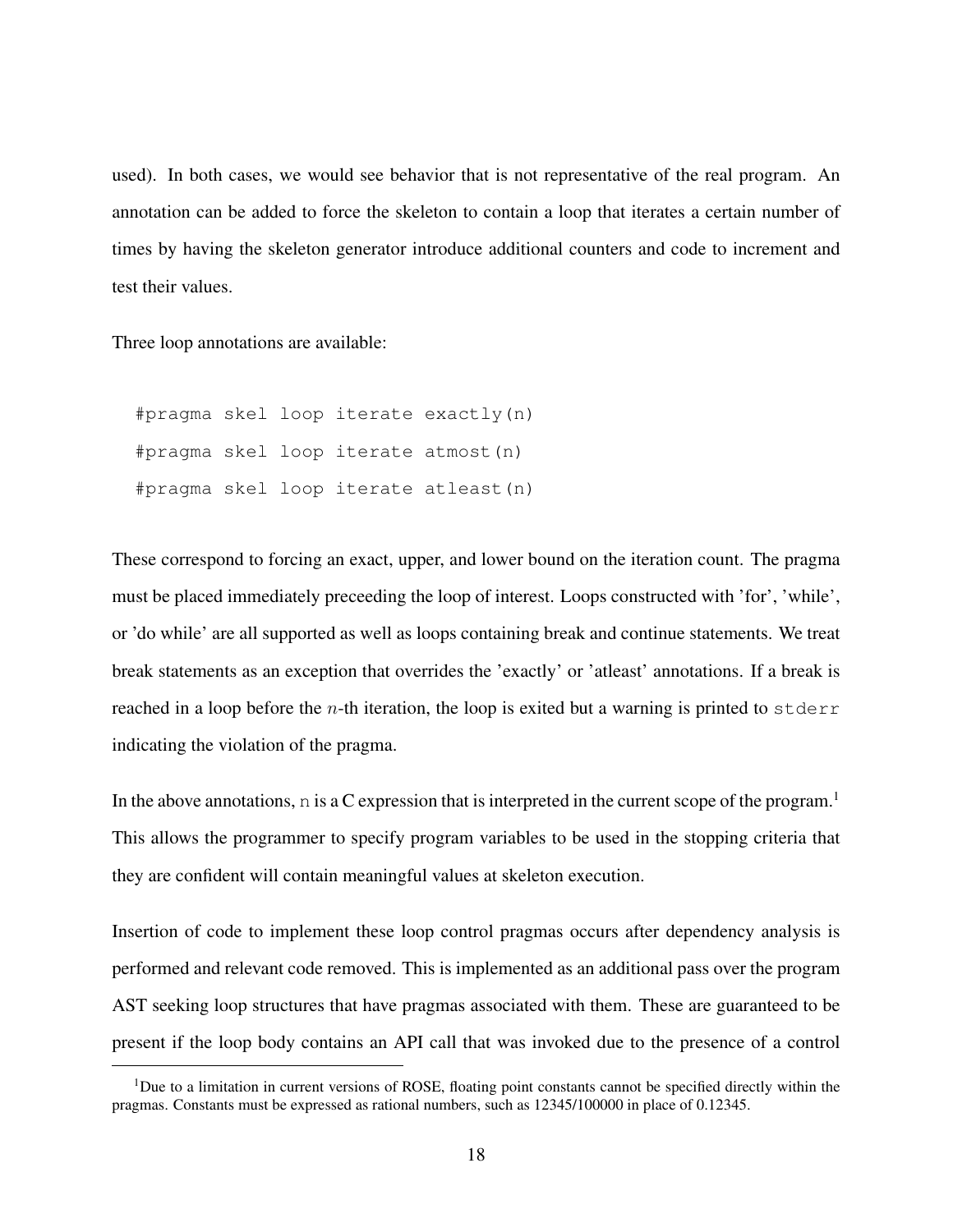flow relation between the call and the loop. Code insertion is performed after code is flagged for removal to avoid the inserted loop control logic from itself being flagged for removal.

#### <span id="page-26-0"></span>Data Declaration Annotations

If a program contains an array that should be preserved in the skeleton, it is useful to have control over how it is initialized since often the skeleton will not contain the computational code that populates the array elements. The initializer pragma allows these element values to be specified.

```
#pragma skel initializer repeat(x)
int myArray[14];
```
Where x is a C expression interpreted in the current scope of the program.

This will result in code being generated that iterates over the array elements assigning the value x to them. The variable initialization annotation supports arrays in the "auto" storage class (but not yet arrays in the "static" storage class). Future versions of the skeletonizer will support initialization of static arrays and dynamically allocated arrays. Future versions will also support initializing non-array variables.

#### <span id="page-26-1"></span>Dependency Analysis

The core static analysis algorithm that we rely on is the computation of the Static Single Assignment (SSA) form of the program. This computation is provided as part of the ROSE framework. Once SSA form has been obtained for a program, use-define chains are available for relating uses of variables to their defining statements. For each call site of an API function to be included in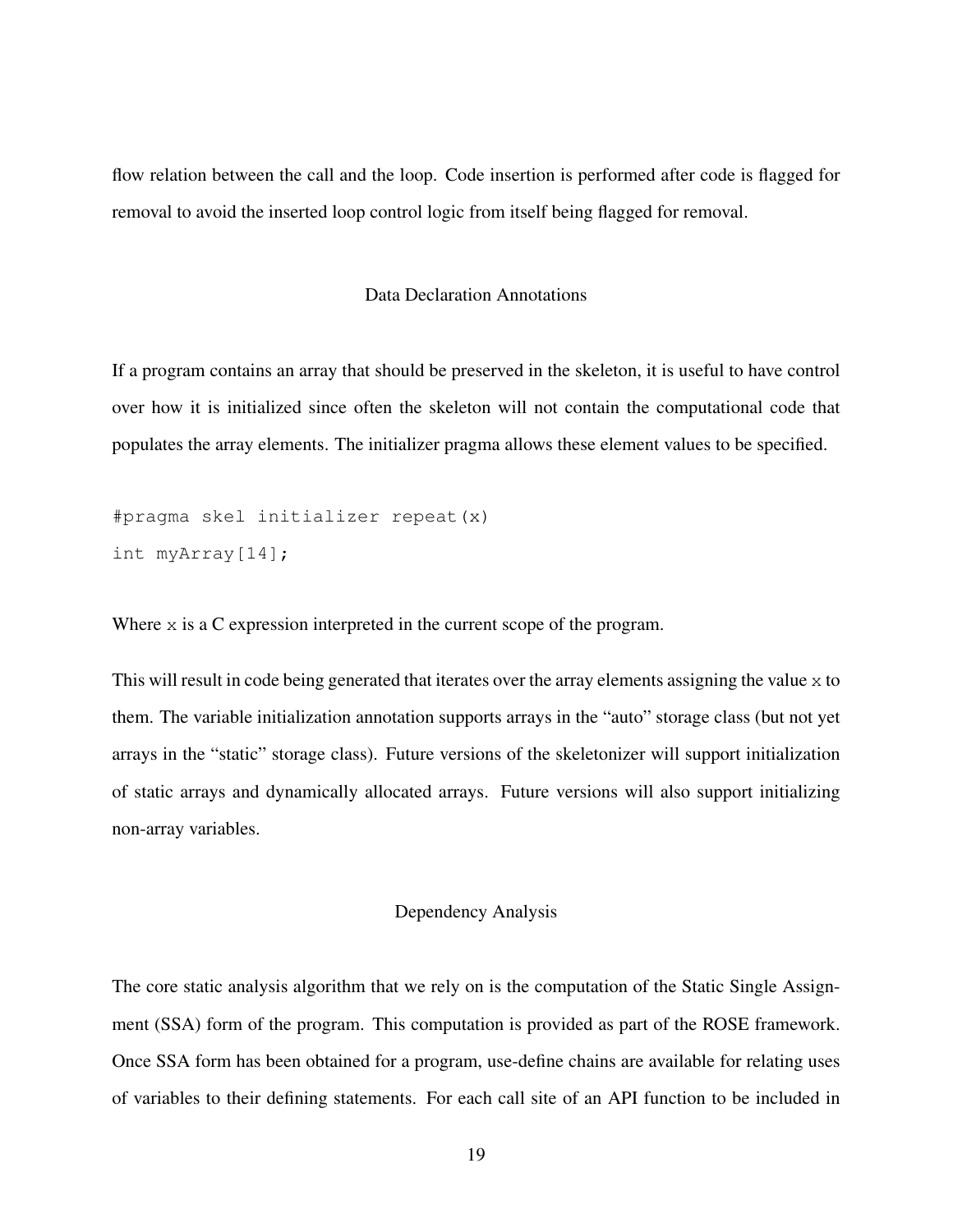the skeleton we obtain a set of variables corresponding to the contents of expressions that form the function call arguments. Each argument is tagged with the dependency type that is defined with the API specification, such as "payload" or "topology" in the MPI API discussed above.

The def-use chains for these expressions are then traversed, where each program element leading up to the call is labeled as a dependency along with the dependecy type that is inherited from the API specification. The labeling process takes the union of dependency types that are derived for each program element. This labeling allows the user of the tool to have finer control over the transformation that removes code - instead of preserving all code that an API call depends on, the transformation can preserve based on API-specific roles.

A current limitation of the skeleton generator is full support for whole program dependency propagation in programs containing multiple independently compiled program units. Program units (e.g., C++ source files) are analyzed and transformed independently. A result is that when one C++ file references code implemented in another, we lack information about any dependencies that should be propagated out to the caller. An elegant solution to this problem is to take an approach similar to languages like Fortran and Haskell, where processing of independent source files results in an additional file being created (such as a Fortran .MOD or Haskell .HI file) that contains metadata beyond the basic API types for use when compiling other program units that reference the corresponding file. An alternative approach is to modify our generator to be aware of the full set of source files that a project requires such that they can be loaded and processed at once (in an appropriate order). These engineering additions to our prototype are the subject of our ongoing development work, and do not affect the basic slicing concept at the core of the skeleton generator.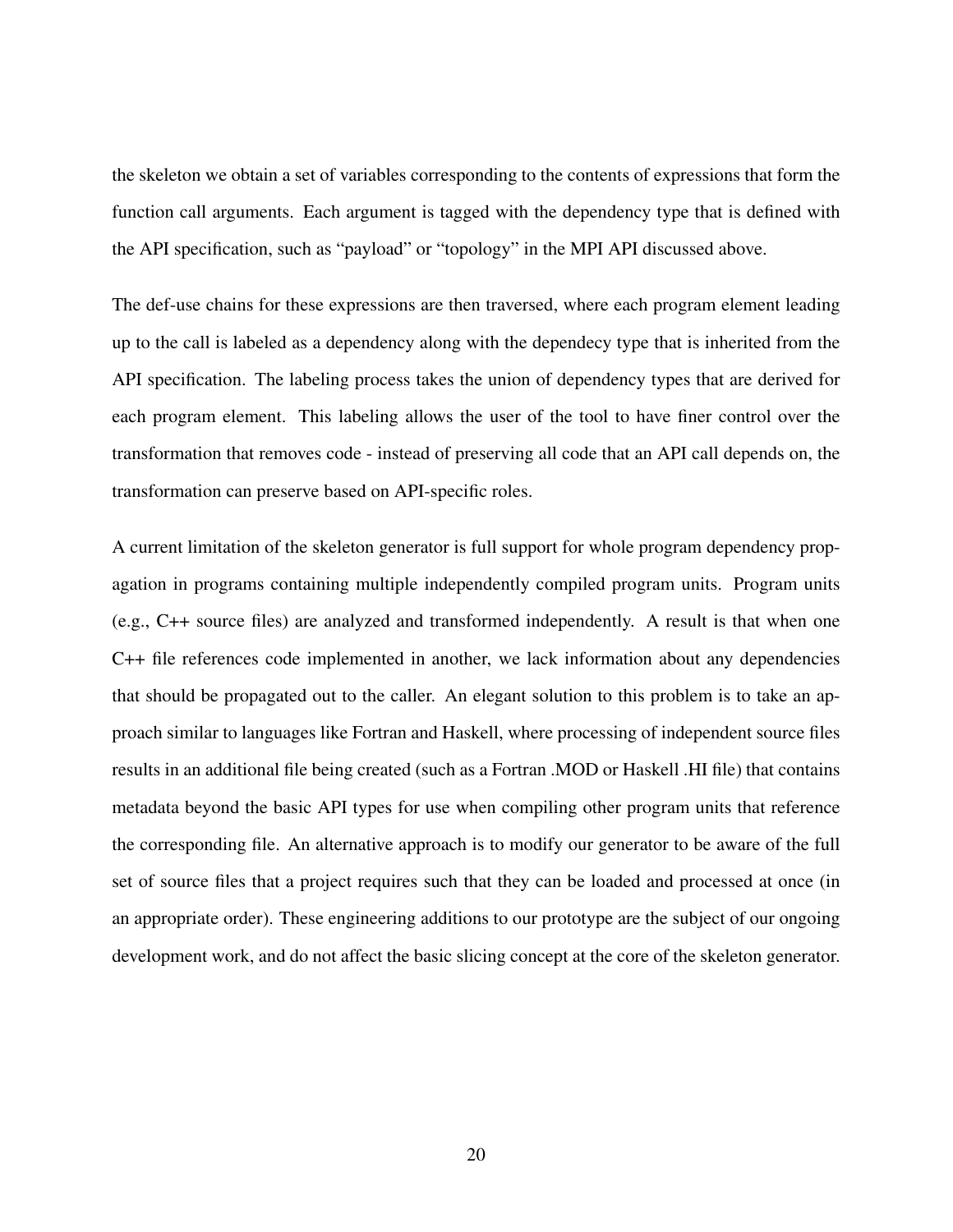#### <span id="page-28-0"></span>Code Transformation

After dependency analysis has been performed and AST nodes are annotated with their role in the skeleton, we perform a transformation on the AST before final code generation in the language of the original program. For a given program construct, there are three possible choices at transformation time: complete removal, complete preservation, or replacement. For code that is determined to not be in the dependency chain of API functions, removal is the default behavior. This must be overridden by using the preserve pragma described above. Code that is in the dependency chain is preserved by default unless the full set of roles associated with it appear in the omit-deps parameter of the API specification parameter file.

If a program element is flagged for omission, program statements are removed but variable declarations are preserved. This allows the API call to remain syntactically correct by having its full set of parameters available. A consequence of this is that initialization code may be removed, which can be particularly problematic in the case of variables with pointer types. The initializer directive can be used to provide initial values for declarations, as well as the use of the preserve to keep whatever amount of setup and initialization code that the user of the tool determines to be necessary. We also have additional directives that can be used by the user to replace conditional tests with probabilistic tests that can be driven by branch probability information obtained by dynamic analysis of the original program (e.g., via trace collection).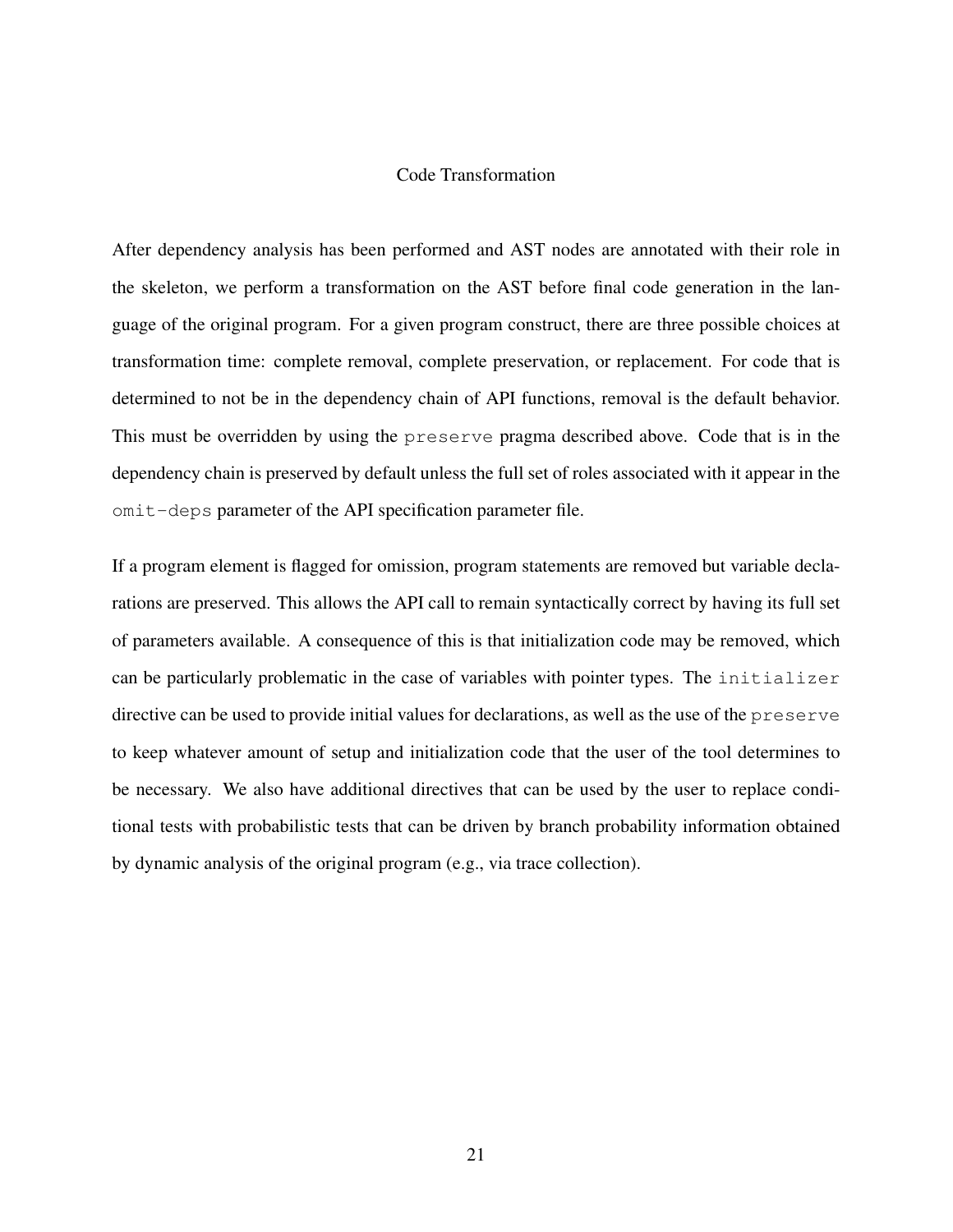# CHAPTER 5: EXPERIMENTAL SETUP

<span id="page-29-0"></span>We describe the setup required to execute SST/macro simulations using application skeletons. A couple of code moficiations are necessary to enable skeleton-driven simulations of MPI codes. The first change is including SST/macro-specific header files in place of the MPI header files, so that traffic is routed through the simulator and not the host machine. This code modification does not affect the skeleton code since the SST/macro's MPI interface is nearly identical to the original MPI interface [\[5\]](#page-43-7). The second change is renaming the *main* function to *user skeleton main*, which is called by the simulator after it has started up. The simulator provides a *makefile* which can be used to build the skeleton and generate an executable, linking against the simulator core. In addition, SST/macro provides a configuration file containing a set of basic simulation parameters such as network parameters, node parameters, and application parameters. These parameter choices allow for the tailoring of architecture characteristics and model approximations.

#### <span id="page-29-1"></span>Target Applications

To demonstrate the practical use and accuracy of our approach we studied the following HPC proxy applications (implemented in C):

- 1. The HPCCG application [\[8\]](#page-43-8) implementing the conjugate gradient method for solving a linear system.
- 2. A simple implementation of the Fast Fourier Transform (FFT) algorithm.
- 3. A 2D Jacobi iteration implementation.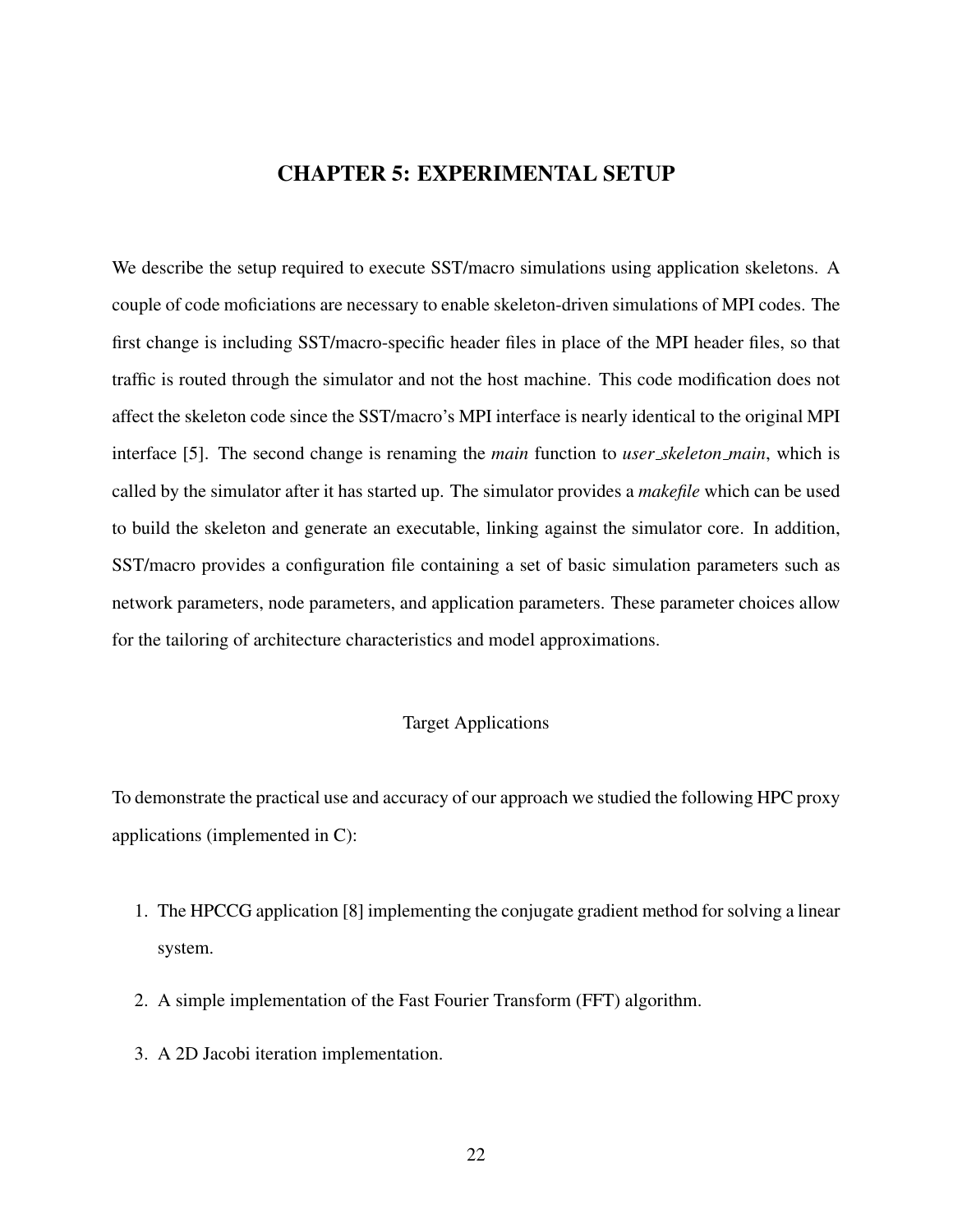MPI is used in all three applications to implement their communication model. The Jacobi iteration program that solves Laplace's equation is a simple representative of programs that utilize simple stencil-based iterative methods. The HPCCG program solves a more complex system based on a 3D diffusion problem using a 27 point implicit finite difference scheme. The FFT algorithm is a basic implementation in which a data set of size  $N$  where  $N$  is a power of two is decomposed into N  $\frac{N}{p}$  element subproblems that are solved on p processors, with collective communication operators used to exchange their results before completing the computation. This set of test cases represents varying communication patterns (both point-to-point and collective), and exhibit different granularities of local computations that are performed between communication operations.

Each program is transformed by our skeleton generation tool after the introduction of annotations to aid the program slicing process. In some cases, preprocessor directives containing macros (#define) are replaced with static variables to prevent expansion during the skeleton creation. The original macros are restored before using the skeletons with SST/macro. Each program has been directly executed before skeletonization in SST/macro in order to collect runtime tracing information. We use the trace file execution logs to validate the accuracy of our skeleton-driven simulation approach.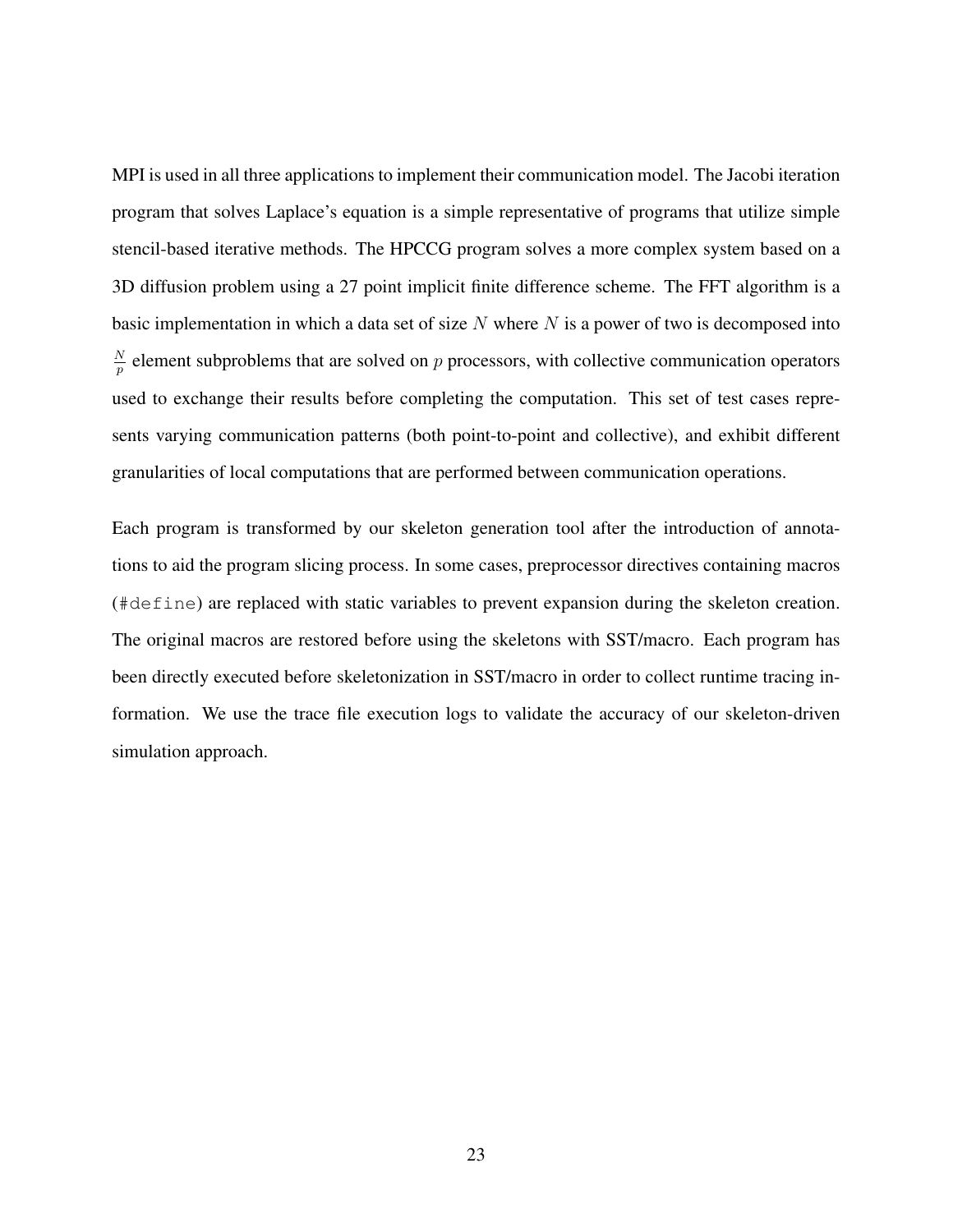# CHAPTER 6: RESULTS

<span id="page-31-0"></span>Here we present our experimental validation of the derived program skeletons' correctness against the application from which they are derived. The validation is done by comparing binary traces of both the application and the skeleton. We then explore the scalability of the skeletons under simulation with respect to the original applications via SST/macro.

#### <span id="page-31-1"></span>Validation of Program Skeleton Correctness using DUMPI Traces

Skeleton correctness is of utmost importance in studying the scalability of an application using skeleton-driven approach. In order to use a skeleton in place of an application for scalability studies, the runtime behavior of the skeleton has to match the application's behavior both in terms of control flow and communication pattern.

Our approach relies on deriving this information from a binary trace that captures control flow and communication pattern in sufficient detail. However, the trace might vary according to the set of inputs the program receives and the network model setup on the simulator. This is due to the execution of branch statements that make program behavior depend on the set of inputs provided as well as the intermediate runtime values that the program calculates. As such, for each evaluation on the simulator, the inputs and hardware/network parameters are kept constant for both the application and the skeleton when trace files are generated.

The binary trace we generate is in DUMPI format, a custom MPI trace file format developed as part of the SST/macro simulator. The trace records MPI events with full signature of MPI calls, return values and MPI request information [\[4\]](#page-43-1). A trace is collected for each run of the full application and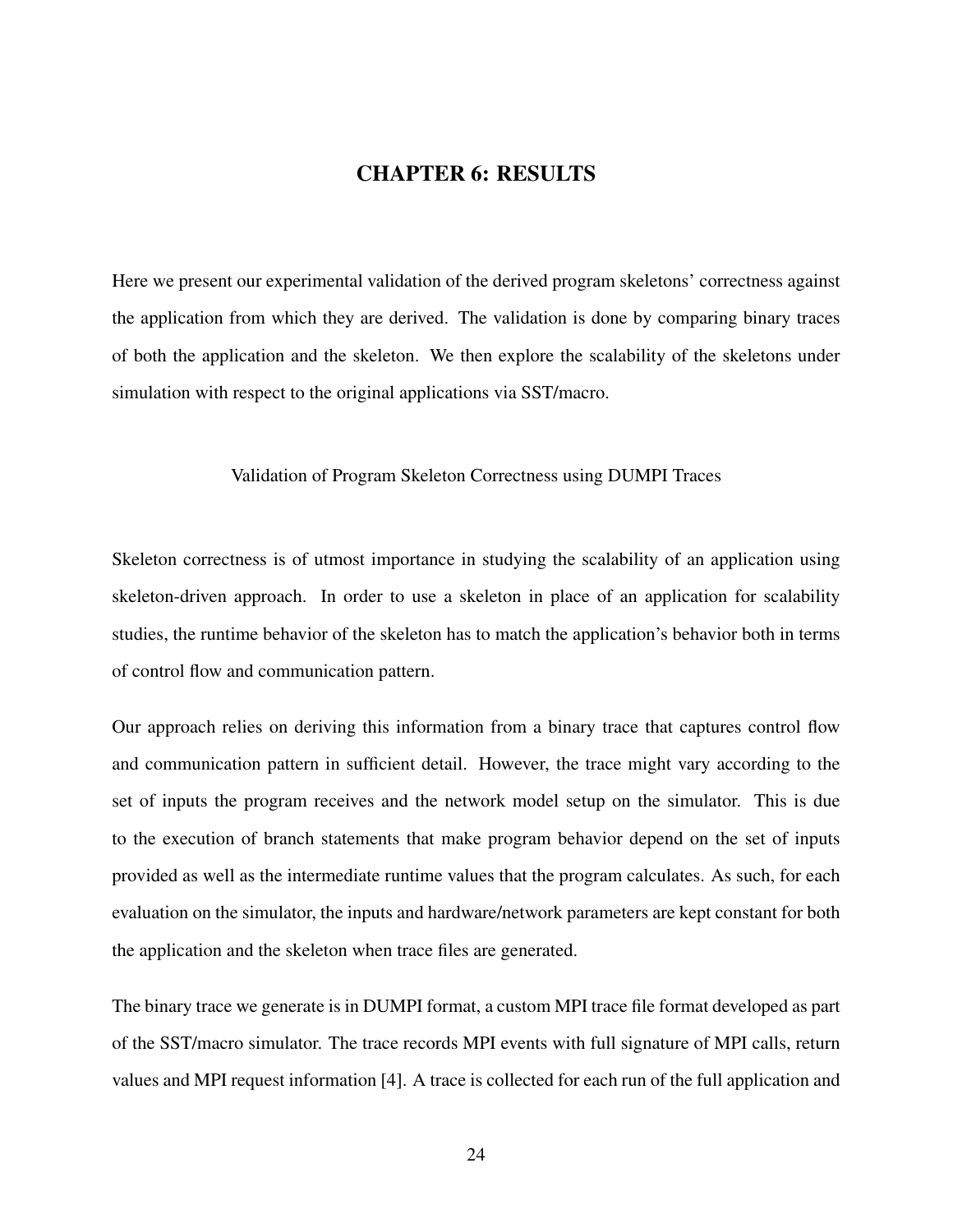for the skeleton execution on the simulator. SST/macro also ships with a set of trace analysis tools, which produce an XML file that contain statistical MPI trace comparison information grouped together under different tags. In order to match the skeleton with the application, we compared DUMPI trace reports generated from trace files of both the skeleton and the application.

Tables [6.1,](#page-32-0) [6.2](#page-32-1) and [6.3](#page-33-0) show the number of times an MPI event occurs during the execution of the application and the skeleton. The results shown in the tables are derived from the DUMPI trace report. The MPI events are grouped by the function name and the count is shown for each function.

| <b>MPI Function Name</b> | <b>Count (Application)</b> | <b>Count (Skeleton)</b> |
|--------------------------|----------------------------|-------------------------|
| <b>MPLInit</b>           | 128                        | 128                     |
| MPI_Send                 | 38862                      | 38862                   |
| <b>MPI_Irecv</b>         | 38862                      | 38862                   |
| MPI_Wait                 | 38862                      | 38862                   |
| <b>MPI_Barrier</b>       | 128                        |                         |
| MPI_Allreduce            | 38912                      | 38912                   |
| MPI_Finalize             | 128                        | 128                     |

<span id="page-32-0"></span>Table 6.1: HPCCG - MPI Event Count

<span id="page-32-1"></span>Table 6.2: FFT - MPI Event Count

| <b>MPI Function Name</b> | <b>Count (Application)</b> Count (Skeleton) |    |
|--------------------------|---------------------------------------------|----|
| <b>MPI_Init</b>          | 16                                          | 16 |
| <b>MPL</b> Barrier       | 16                                          | 16 |
| MPI_Gather               | 16                                          | 16 |
| <b>MPL</b> Scatter       | 16                                          | 16 |
| MPI_Alltoall             | 16                                          | 16 |
| MPI_Finalize             | 16                                          |    |

The number of MPI events that occur in an application are determined by the evaluation of different branch conditions and the number of iterations the loops undergo. For a skeleton to match the application in terms of control flow and loop behavior, the number of MPI events (grouped by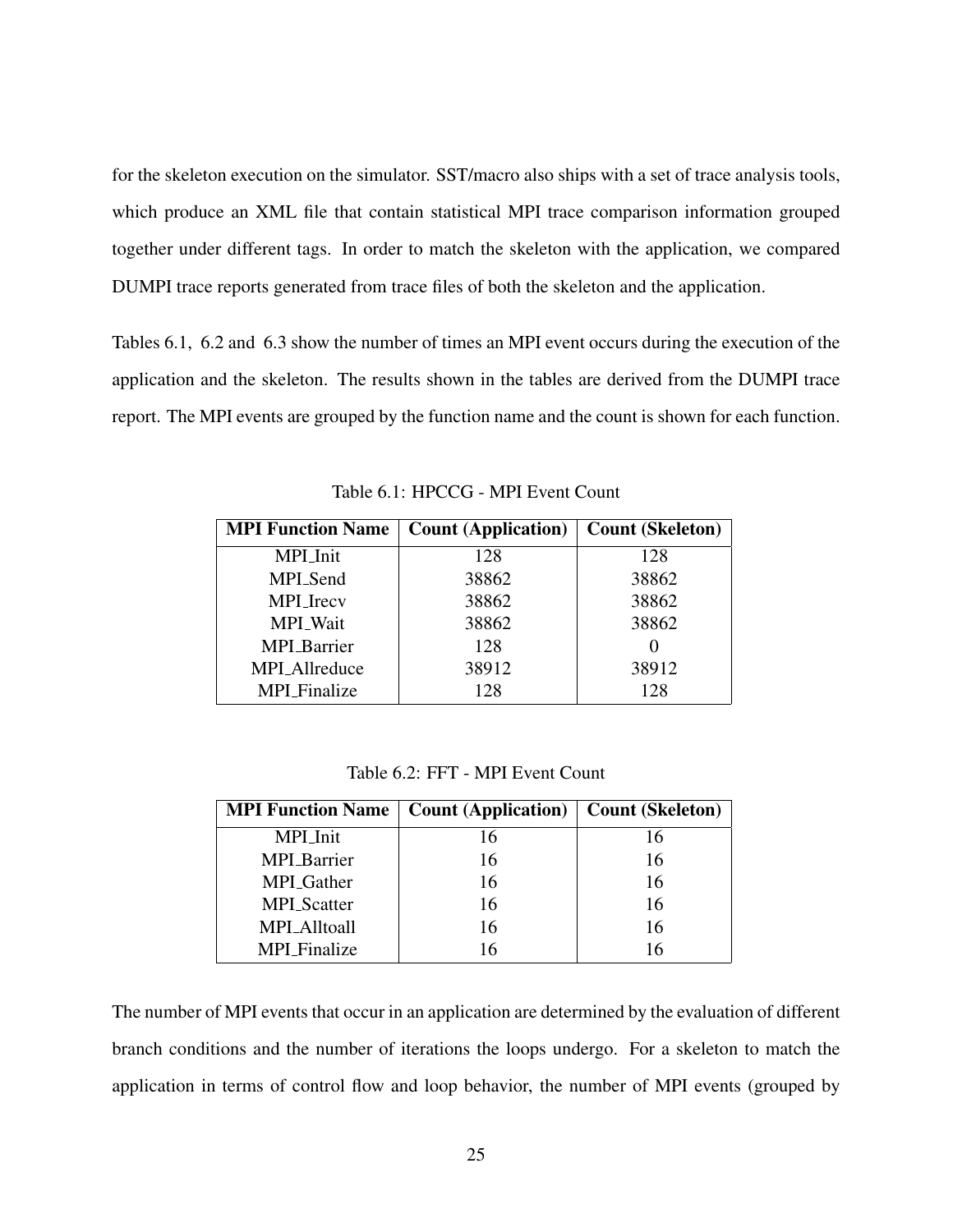MPI function) that occur in both the program and its skeleton must be equal (or relatively close to equal).

|                    | <b>MPI Function Name   Count (Application)   Count (Skeleton)</b> |      |
|--------------------|-------------------------------------------------------------------|------|
| MPI_Init           | 16                                                                | 16   |
| MPI_ISend          | 4800                                                              | 4800 |
| <b>MPI_Irecv</b>   | 4800                                                              | 4800 |
| MPI_Wait           | 9600                                                              | 9600 |
| <b>MPI_Barrier</b> | 16                                                                | 16   |
| MPI_Finalize       | 16                                                                | 16   |

<span id="page-33-0"></span>Table 6.3: Jacobi - MPI Event Count

The trace files we dervied in our experimental evaluation (as shown in Tables [6.1](#page-32-0) [6.2](#page-32-1) and [6.3\)](#page-33-0) show that for each MPI function call, the number of events corresponding to the application and skeleton are essentially the same. This demonstrates the correctness of our skeleton extraction mechanism, with skeletons exhibiting the same behavior as that of the corresponding application. The communication pattern is determined by the point-to-point and collective MPI routines in the program. These MPI routines always occur in pairs with one process/rank sending the data and another process/rank receiving the data or all processes participating in the collective operations. One way to match the skeleton with the application in terms of communication patterns is to check whether the data transmitted by each rank match. The tables [6.4,](#page-34-0) [6.5,](#page-34-1) and [6.6](#page-34-2) show the data transmitted in bytes by each rank and the total data transmitted in bytes both for the skeleton and the application. The results shown in the tables are derived from the DUMPI trace report.

The results shown in Tables [6.4,](#page-34-0) [6.5,](#page-34-1) and [6.6](#page-34-2) demonstrate that skeletons exhibit similar communication patterns to the corresponding applications with each rank transmitting the same number of bytes. The DUMPI trace report also contains a transmission matrix, which shows the amount of communication between all ranks. These were compared for the full application and skeleton, and for readability, Table [6.7](#page-34-3) presents the results for 3 ranks (out of a total of 128 ranks).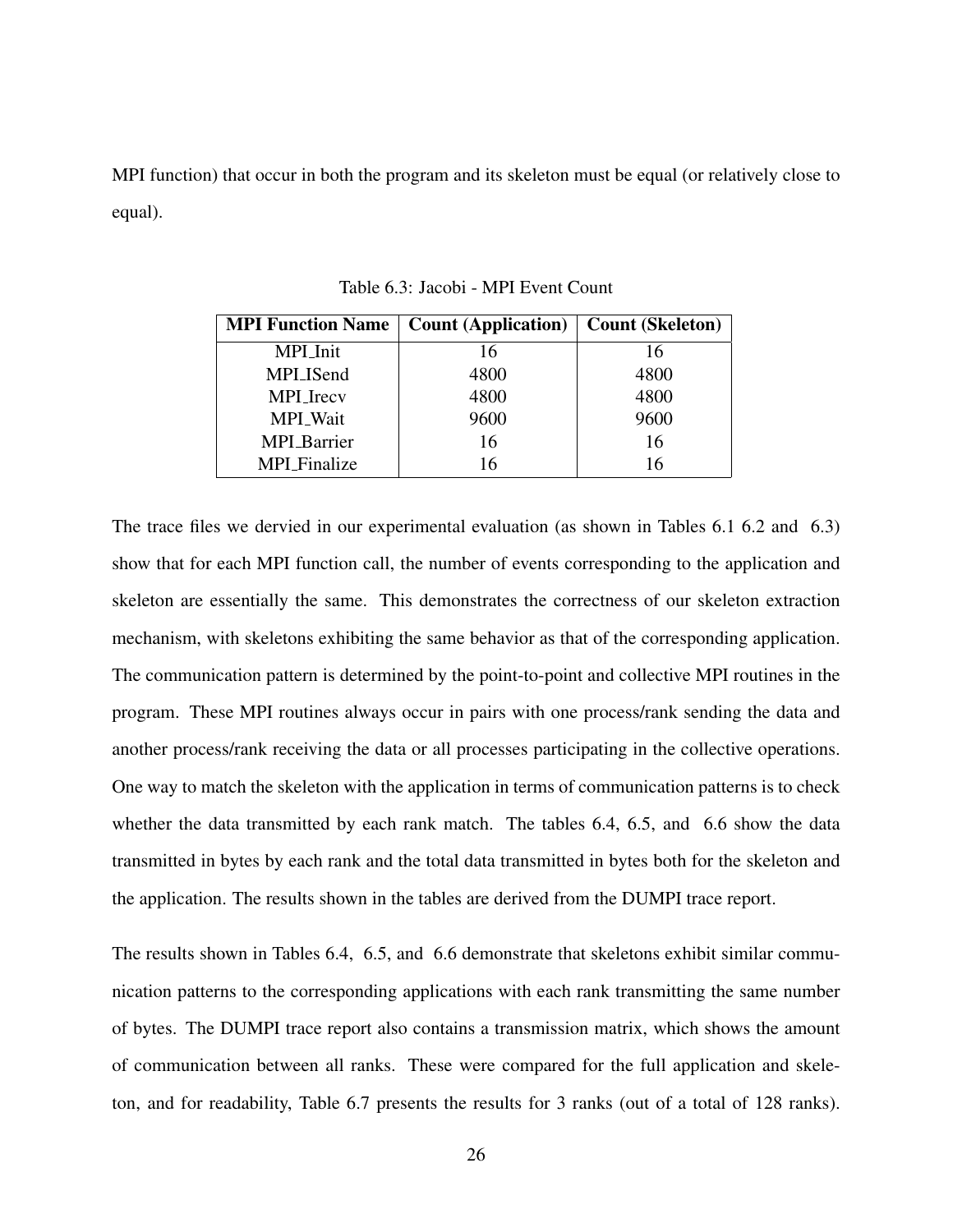| Rank            | <b>Transmitted</b><br><i>in</i> | <b>Transmitted</b> in   |  |
|-----------------|---------------------------------|-------------------------|--|
|                 | <b>Bytes (Application)</b>      | <b>Bytes (Skeleton)</b> |  |
| Rank 0          | 769020                          | 769020                  |  |
| Rank 1 to 126   | $1.09772e+06$                   | $1.09772e+06$           |  |
| <b>Rank 127</b> | 769020                          | 769020                  |  |
| <b>Total</b>    | $1.39851e+08$                   | 1.39851e+08             |  |

<span id="page-34-0"></span>Table 6.4: HPCCG - Data Transmitted by Each Rank

<span id="page-34-1"></span>Table 6.5: FFT - Data Transmitted by Each Rank

| Rank         | <b>Transmitted</b><br>in   | <b>Transmitted</b> in   |  |
|--------------|----------------------------|-------------------------|--|
|              | <b>Bytes (Application)</b> | <b>Bytes (Skeleton)</b> |  |
| Rank 0       | $6.0398e+08$               | $6.0398e+08$            |  |
| Rank 1 to 15 | $6.71089e+07$              | $6.71089e+07$           |  |
| <b>Total</b> | $1.61061e+09$              | $1.61061e+09$           |  |

<span id="page-34-2"></span>Table 6.6: Jacobi - Data Transmitted by Each Rank

| <b>Rank</b>                    | <b>Transmitted</b><br><i>in</i> | <b>Transmitted</b><br>in |
|--------------------------------|---------------------------------|--------------------------|
|                                | <b>Bytes (Application)</b>      | <b>Bytes (Skeleton)</b>  |
| Rank 0,3,12,15                 | 400000                          | 400000                   |
| Rank 1, 2, 4, 7, 8, 11, 13, 14 | 600000                          | 600000                   |
| Rank 5,6,9,10                  | 800000                          | 800000                   |
| Total                          | $9.6e+06$                       | $9.6e+06$                |

Our analysis demonstrates a one-to-one matching between each skeleton and the application transmission matrices.

| <b>SrcDest</b> | Rank 0 | Rank <sub>-1</sub> | $Rank_$ |
|----------------|--------|--------------------|---------|
| Rank 0         | 3440   | 332140             | 3440    |
| Rank 1         | 332140 | 3440               | 332140  |
| Rank 2         | 3440   | 332140             | 3440    |

<span id="page-34-3"></span>Table 6.7: Transmission Matrix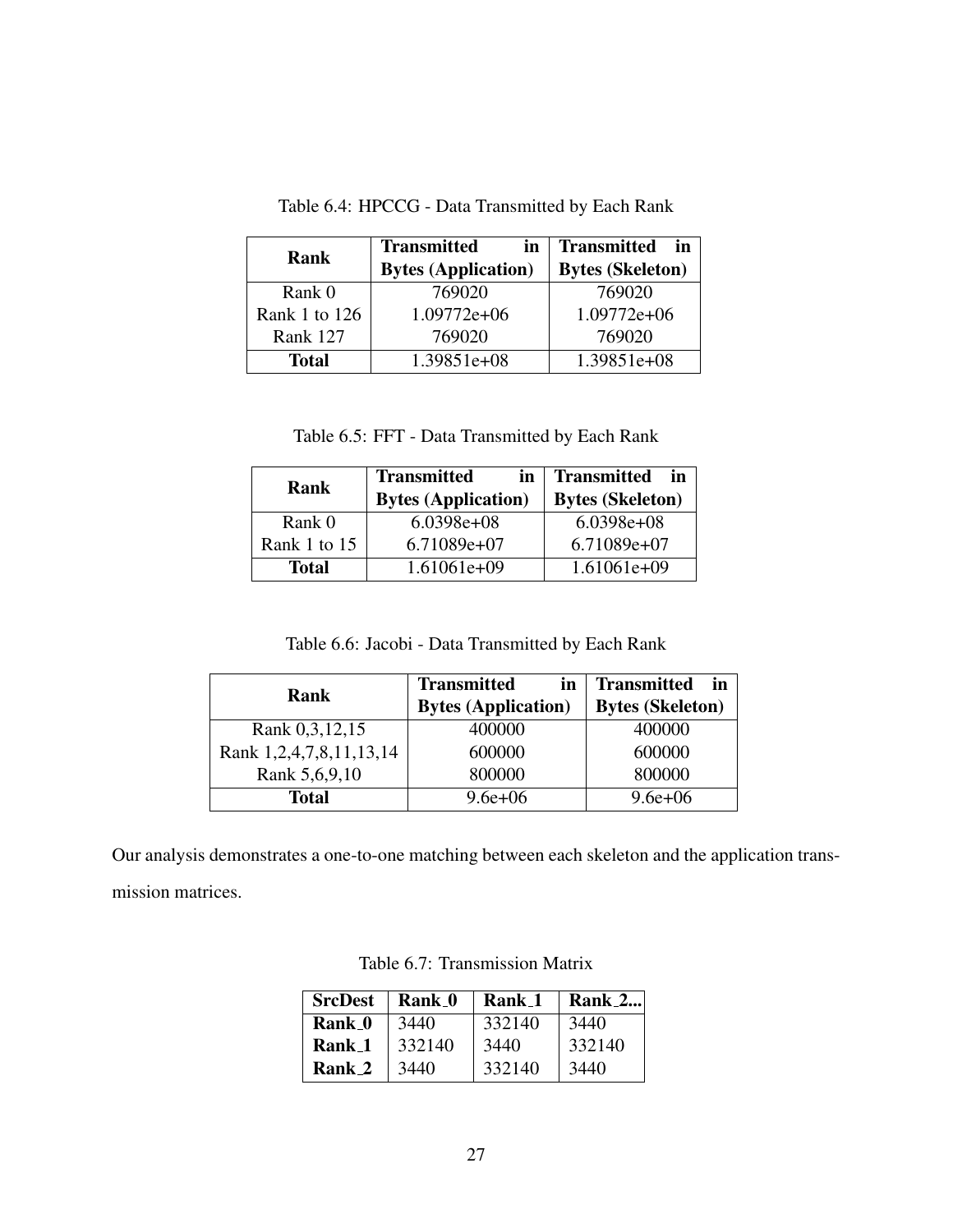#### <span id="page-35-0"></span>Scalability

In this section, we discuss how skeletons scale with respect to their corresponding applications. We compare the total execution time of a skeleton-driven simulation versus a simulation driven by the program's direct execution. In addition, we study the efficiency of our automatic skeletonization process by comparing the performance of our HPCCG automatically generated skeleton against an optimzied hand-written skeleton of HPCCG developed during a previous study with SST/macro.



<span id="page-35-1"></span>Figure 6.1: HPCCG - Speedup of Hand Written Skeleton Vs Auto Generated Skeleton

Figure [6.1](#page-35-1) shows our experimental evaluation of both HPCCG skeletons. Careful inspection revealed that some routines in the auto-generated skeleton files remained unaltered with respect to the parent program because of statistical dependencies, leaving in some code that could have been removed. Both skeletons exhibit significant speedup over the full application, and the auto-generated one appears to scale well as the number of processors grows. The plot of simulation wall times for HPCCG full program and its skeleton as shown in figure [6.2](#page-36-0) indicates that increments in scalability factor are almost similar with an increase in number of ranks.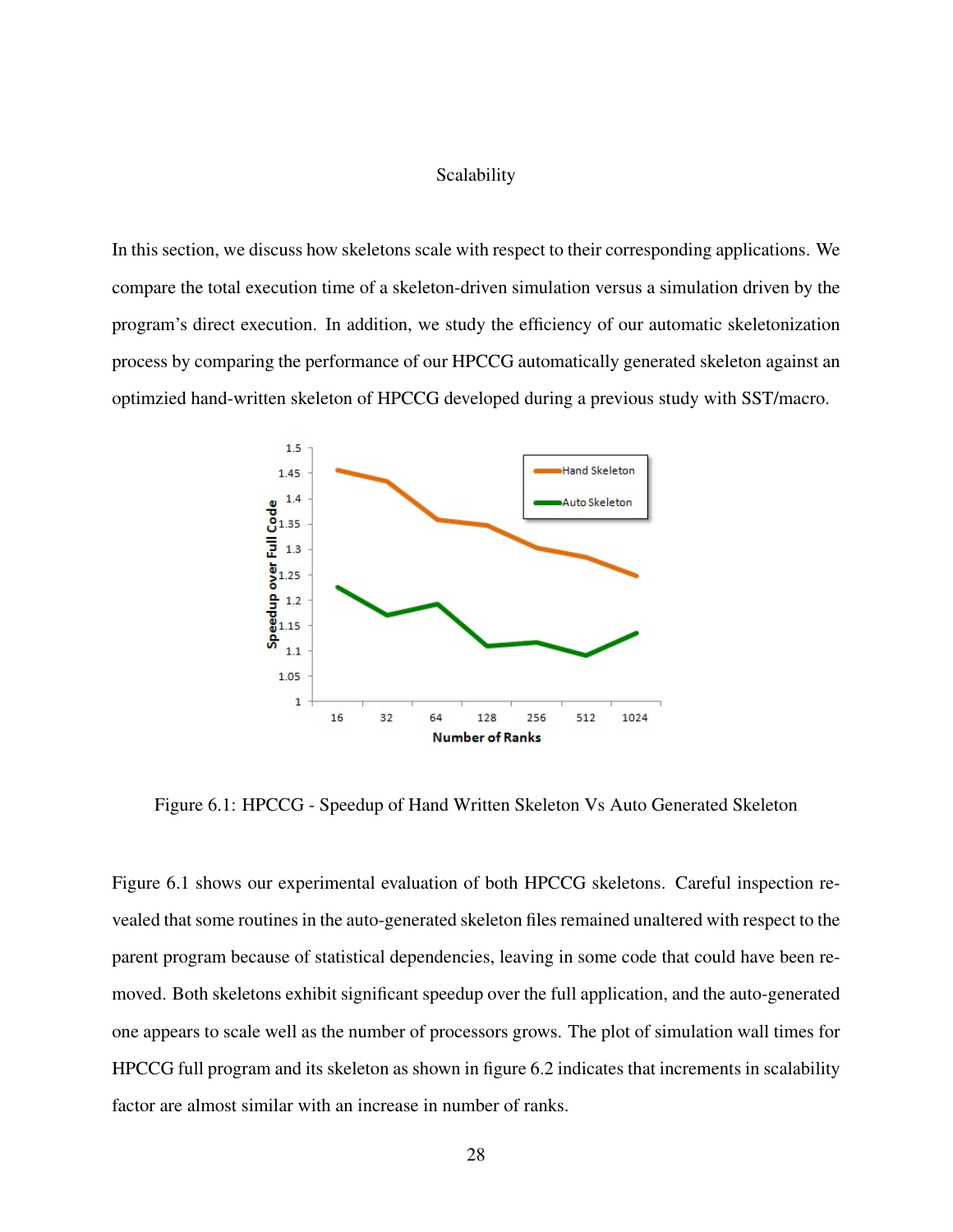

<span id="page-36-0"></span>Figure 6.2: HPCCG - Full Program Vs Skeleton



<span id="page-36-1"></span>Figure 6.3: FFT - Speedup of Auto Generated Skeleton over Application

Figure [6.3](#page-36-1) shows the speedup of the auto-generated FFT skeleton over its parent application.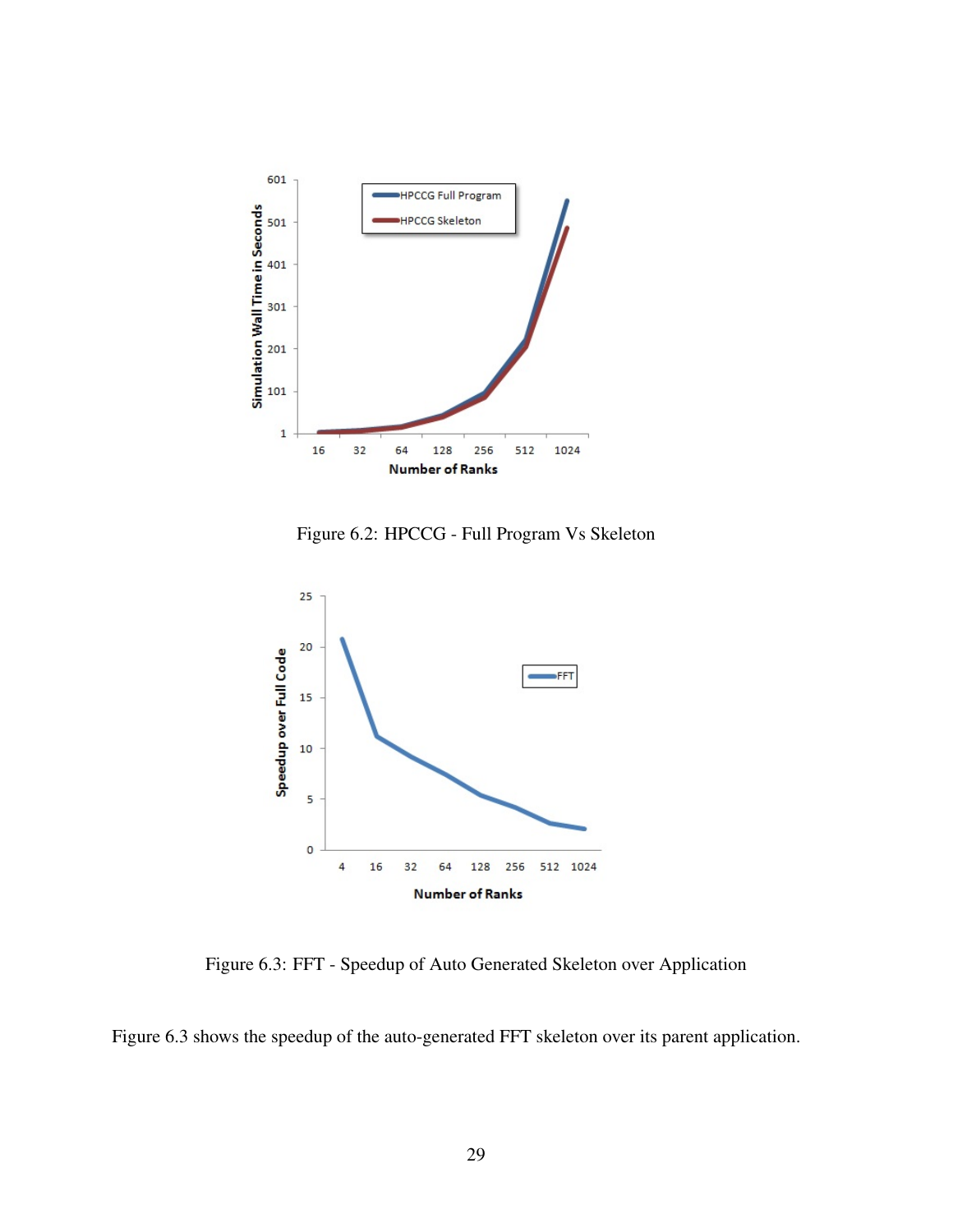

<span id="page-37-0"></span>Figure 6.4: FFT - Full Program Vs Skeleton

The implementation is a simple sequence of computations where each processor performs a local computation that is distributed via collective communications to other processors, followed by a final computation that combines the results computed locally with those computed remotely. The plot of simulation wall times for FFT full program and its skeleton as shown in figure [6.4](#page-37-0) also shows that the increase in scalablity factor remains constant for both the program and its skeleton with an increase in number of ranks. Our skeleton generator was successful in removing all the computational steps, leaving only the collective communication operations, thus comparison to a hand-written version is not needed. As processor count grows, the cost of simulating collectives grows super-linearly, decreasing the savings we see from the skeletonization process. Also, the problem was strong-scaled, reducing the amount of computation per processor as processor count grows.

Figure [6.5](#page-38-0) shows the speedup of the auto generated Jacobi skeleton over its parent application.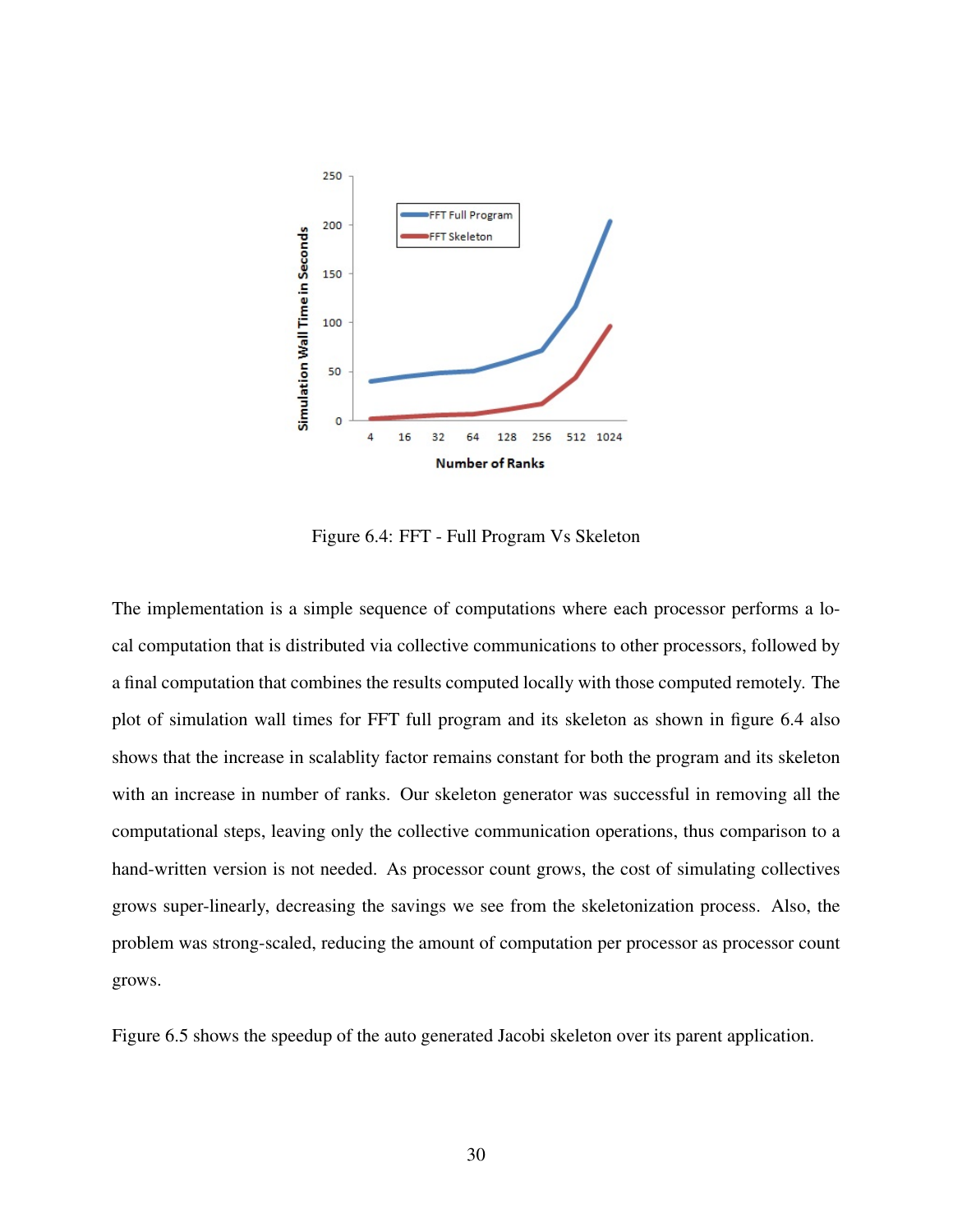

Figure 6.5: Jacobi - Speedup of Auto Generated Skeleton over Application

<span id="page-38-0"></span>

<span id="page-38-1"></span>Figure 6.6: Jacobi - Full Program Vs Skeleton

The skeleton demostrates a consistent speedup of about 2 over its parent program with a gradual increase in the speedup with the increase in the number of processes. The plot of simulation wall times for Jacobi full program and its skeleton as shown in figure [6.6](#page-38-1) shows that the increments in scalability factor is somewhat linear. The full program spends more time in computations due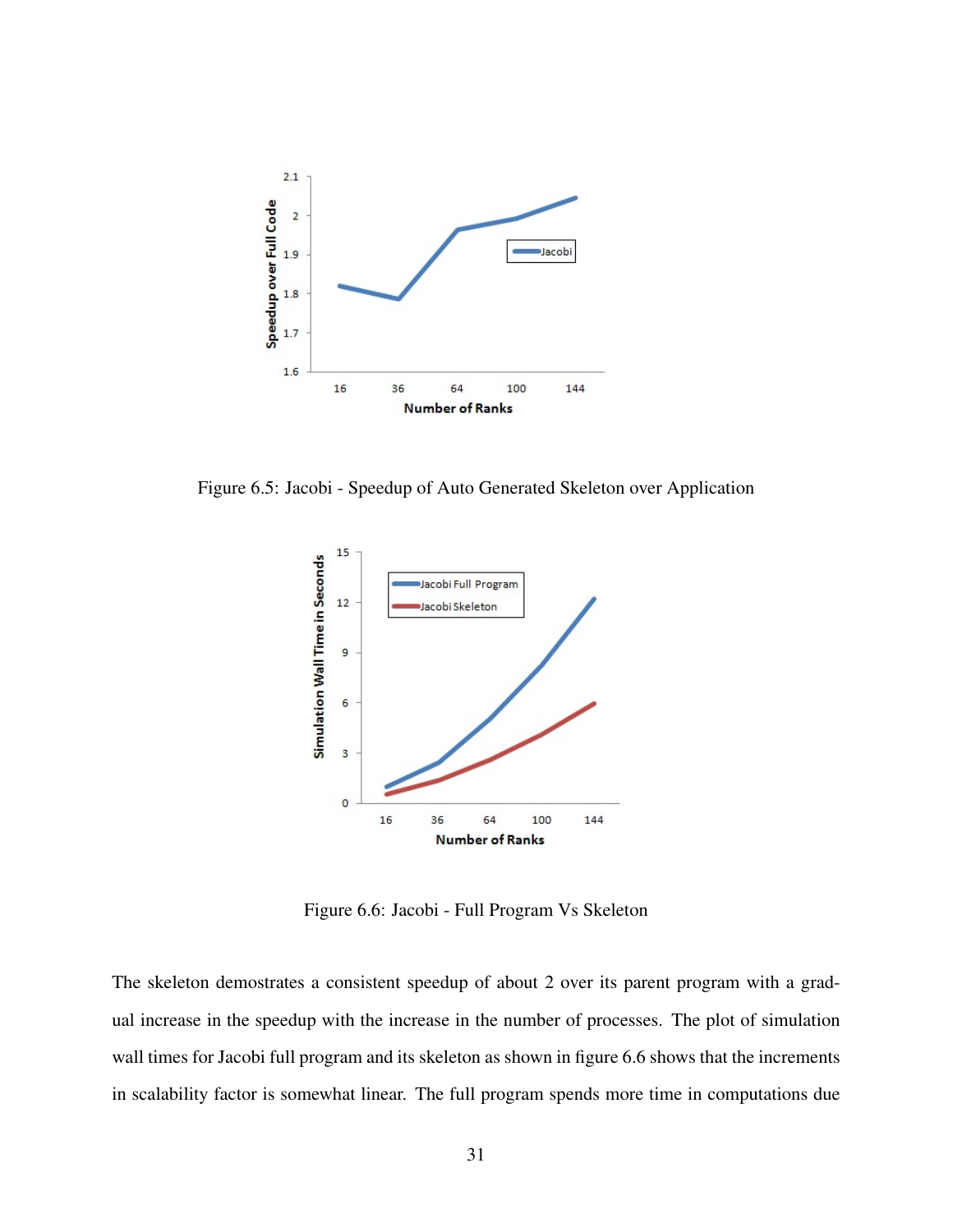to input size being a function of the ranks, which makes the problem size bigger with an increase in the number of ranks.

All skeletons we explored demonstrated performance gains when compared to their parent applications while at the same time preserving the application's behavior and correctness characteristics. The performance gain is the result of eliminating code that forms the computational part of the program and is not required to ensure that MPI operations execute correctly (e.g., buffer allocation code). If there is a significant reduction in the time spent in code unrelated to message passing in the skeleton, we observe significant performance gains in the skeleton relative to the parent program. In some cases where the computational load decreases as the processor count increases, we see scaling drop as the parent program performs less work per processor leading to less overhead in the parent application due to computation. This is true for our FFT example, in which a fixed problem size was decomposed across a set of processors such that as the processor count increases, the per-processor problem size decreases. In other cases where the problem size per processor is fixed regardless of the processor count (e.g., the Jacobi iteration example), the scaling of the skeleton versus the parent application would be a function of both this computational overhead along with the communication-specific scaling behavior.

Given that the canonical examples we studied in this work represent some of the core computational solver methods employed by many HPC applications, we expect that our automatic skeletonization tool can provide a direct benefit for the study of large-scale HPC codes. We also expect the results presented here to be a lower-bound on the savings achieved from skeletonization, given that these codes have relatively little computation to begin with.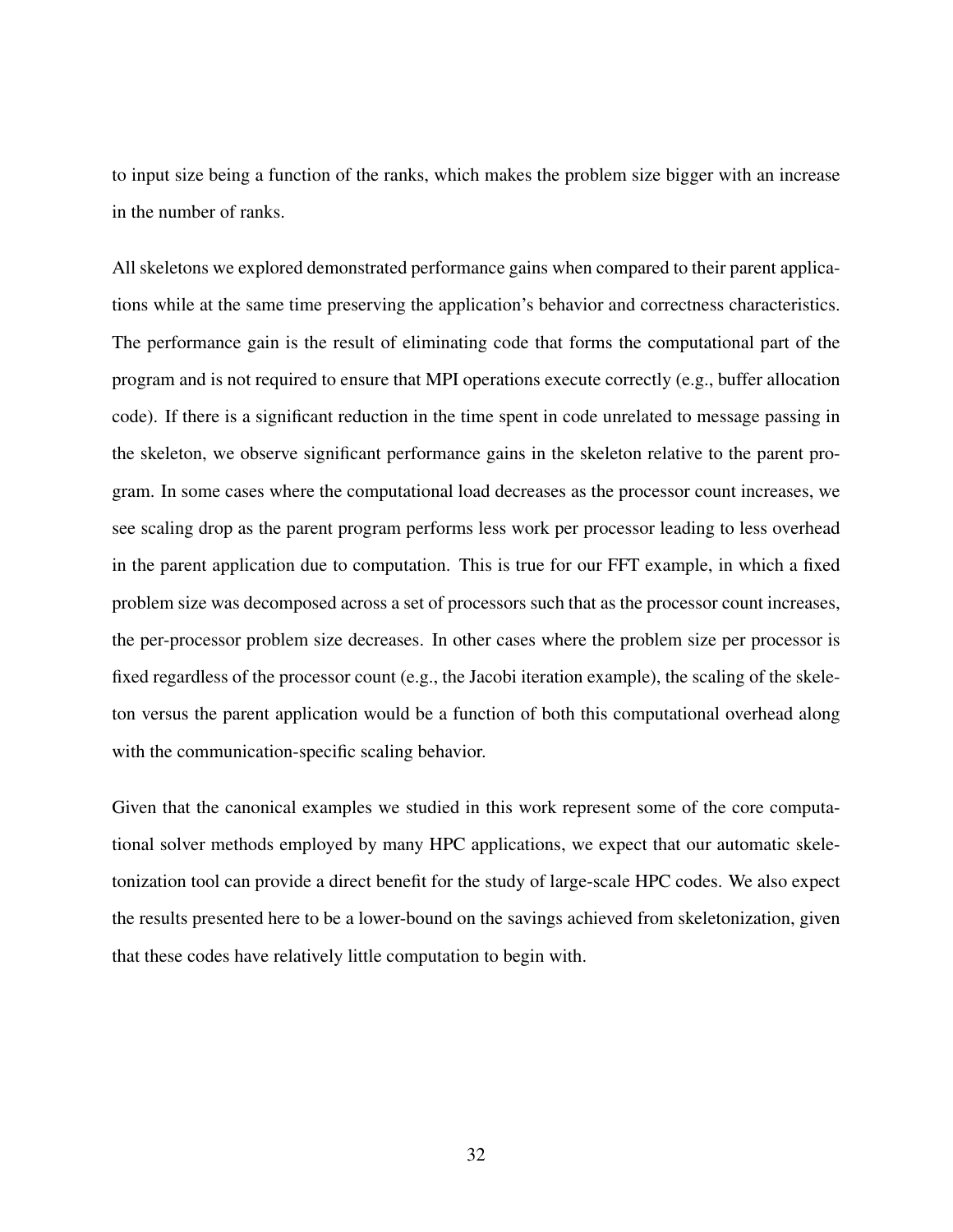# CHAPTER 7: CONCLUSIONS

<span id="page-40-0"></span>In this paper we presented a methodology based on static analysis for generating program skeletons for large-scale performance analysis. We demonstrate that dependency analysis augmented with dependency role information allows slicing techniques to be controlled by the user of the skeleton generator. Compiler directives allow the tool user to convey information to the algorithm that cannot be inferred automatically (or, cannot be inferred easily). Our experiments show that an iterative process of skeleton generation and injection of directives provides a relatively straightforward approach to skeleton creation versus completely manual techniques.

Our results illustrate that under the SST/macro simulator, the program skeletons being small in size execute faster than the original applications that they were derived from, while still giving an accurate estimation of original application's behavior. The results strongly show that program analysis is an effective strategy to generate skeletons which can be used to evaluate the scalability of large-scale parallel applications. Our static analysis approach is effective in reducing the time to create the skeleton as well as reducing the likelihood of errors being accidentally introduced during manual skeleton creation. The skeleton driven simulation of applications can be extended to accurately study the effect of varying hardware design parameters such as number of nodes, processors per node, network topology, memory bandwidth and latency on the scalability of an application.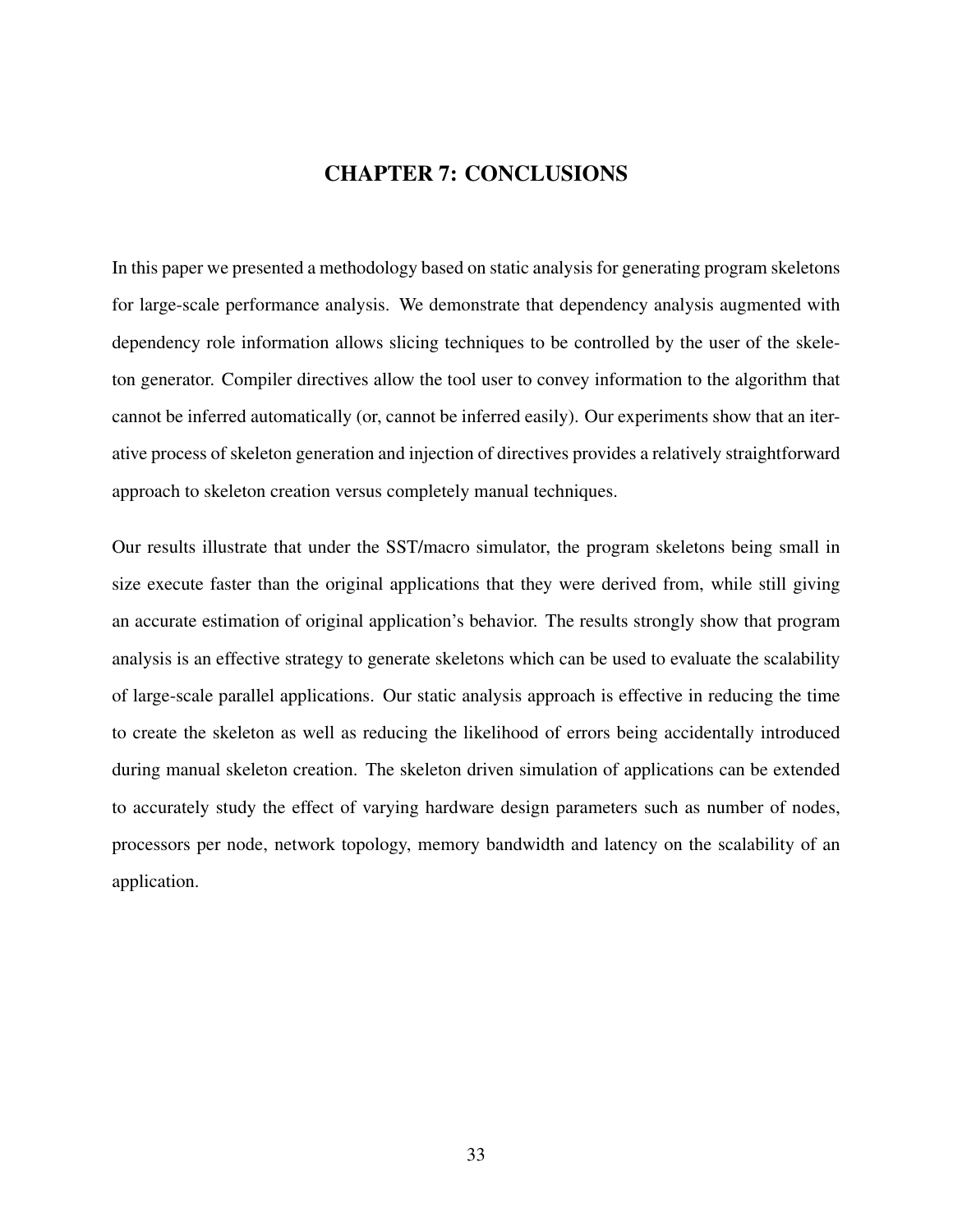## CHAPTER 8: FUTURE WORK

<span id="page-41-0"></span>We plan to carry foward our work by exploring other approaches which might provide an improvement over the correct mechanism i.e. using SSA to accurately derive progrram slices. We plan to implement skeleton extraction framework by employing static slicing that uses system dependence graph(SDG). SDG is a dependency graph which represents the program as a directed graph with dependencies of several nodes towards each other. SDG is constructed by merging Control Dependence Graph (CDG), Data Dependence Graph (DDG), Function Dependence Graph (PDG) and Inter Procedural Information (IPI). Once all program constructs have been added to the SDG, performing InterproceduralAnalysis on SDG performs the connection of call-sites to all possible called functions and establishes summary-edges. Each PDG represents a function in the SDG. Summary edges are established by linking each call-site to the PDG associated with the function it calls. The call-site node is linked to the entry node with a call edge. Each actual-in node is linked to the formal-in node with a call edge. Each formal-out node is linked to the actual-out node with a return edge. Once the SDG is generated, we set our slicing criteria nodes as MPI calls in the program. We then do data flow analysis on the SDG to identify dependencies between MPI nodes and rest of the nodes in the program. This information is used to identify all the nodes which affect the topology parameters in an MPI call. All thoses nodes identified are set to be retained as part of the program skeleton, and rest of the nodes are marked to be eliminated if not found to syntactically affect the program. Now the slice contains only those lines of code that could affect the result of the chosen statements.

The slicing algorithm we plan to employ follows the approach defined according to the paper by Horwitz et al [\[2\]](#page-43-5). We invoke the getSlice method on SDG to perform backward slicing. The algorithm uses two phases to perform slicing. In the first phase, the algorithm operates on the concept of backwards reachability to mark nodes while not traversing return edges. Thus it ignores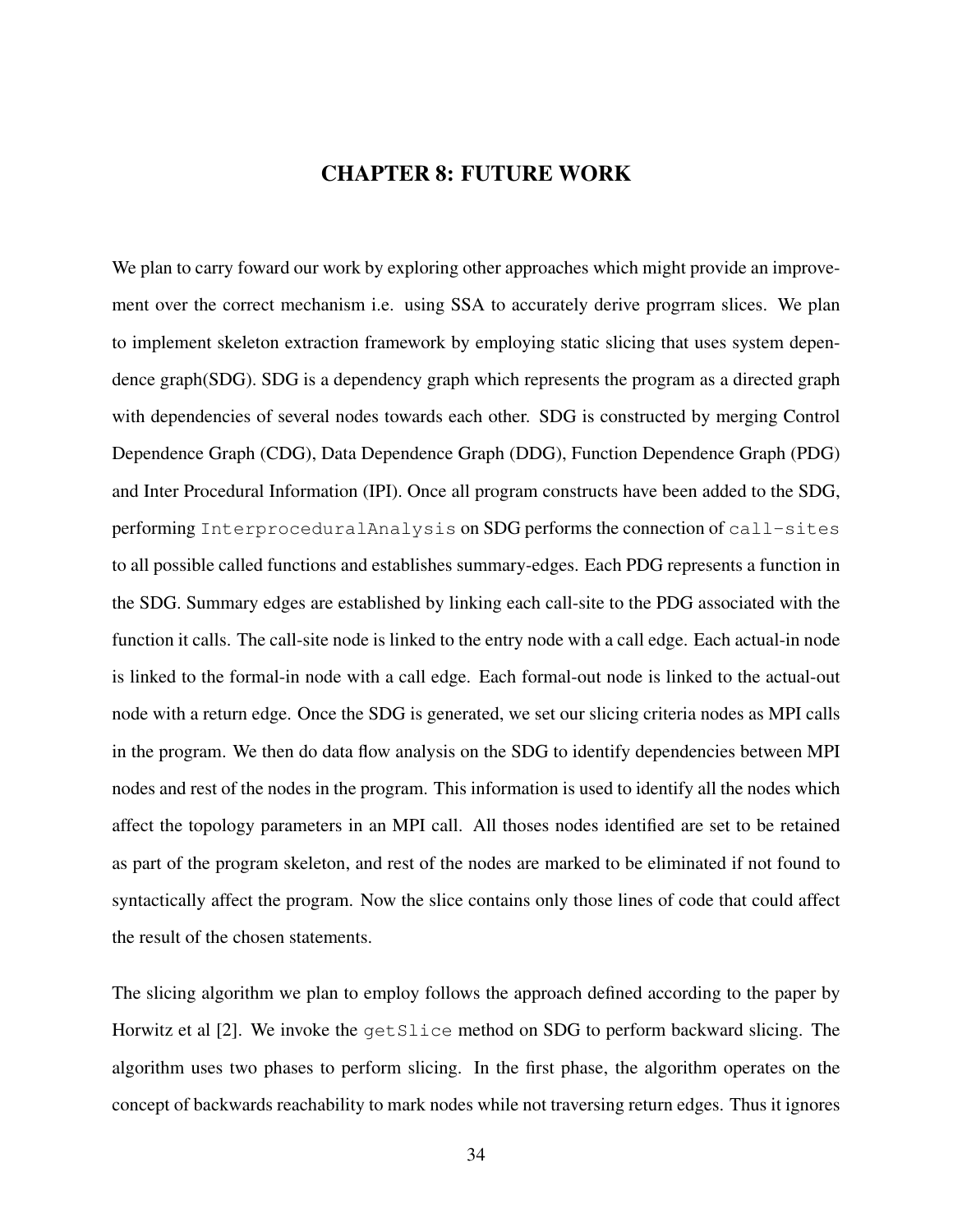function calls. In the second phase, algorithm on the same concept of backwards reachability from all marked nodes while not traversing call edges. Thus it ignores calling functions. The final set of reachable nodes is the interprocedural slice. The slicing, while eliminating nodes corresponding to computational routines, reads the annotation information present in them and inserts cpp directives in place of them indicating the routine name and its execution time. We then carry out MPI transformations on the sliced-out AST.

We have already explored this approach with ROSE to construct SDG graphs for a number of small applications, but we found it lacking in terms handling many program constructs in an application and doing data flow analysis on the SDG. SDG does not use aliasing analysis which makes it difficult to produce precise result if the program contains pointers and arrays. However, we intend to explore one more commercially available tool called CodeSonar which is a source code analysis tool that performs a whole-program, interprocedural analysis on C and C++ [\[3\]](#page-43-9).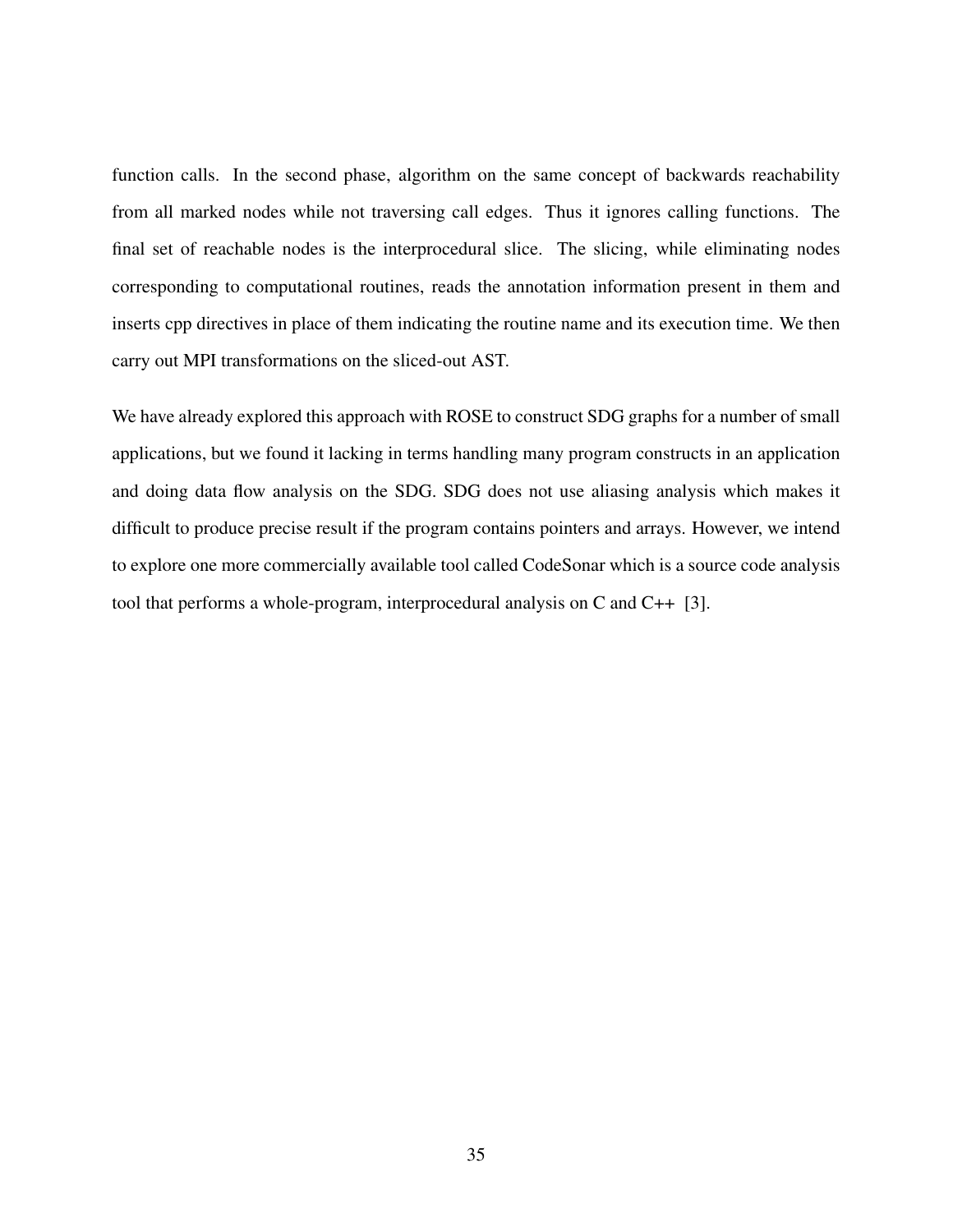## LIST OF REFERENCES

- <span id="page-43-3"></span><span id="page-43-0"></span>[1] V. S. Adve, R. Bagrodia, E. Deelman, and R. Sakellariou. Compiler-optimized simulation of large-scale applications on high performance architectures. *J. Parallel Distrib. Comput.*, 62:393–426, March 2002.
- <span id="page-43-5"></span>[2] T. Ball and S. Horwitz. Slicing programs with arbitrary control-flow. In P. Fritzson, editor, *Automated and Algorithmic Debugging*, volume 749 of *Lecture Notes in Computer Science*, pages 206–222. Springer Berlin / Heidelberg, 1993. 10.1007/BFb0019410.
- <span id="page-43-9"></span><span id="page-43-1"></span>[3] GrammaTech. CodeSonar. <http://www.grammatech.com/codesonar>.
- [4] C. L. Janssen, H. Adalsteinsson, S. Cranford, J. P. Kenny, A. Pinar, D. A. Evensky, and J. Mayo. A simulator for large-scale parallel architectures. *International Jrnl. of Parallel and Distributed Systems*, 1(2):57–73, 2010.
- <span id="page-43-7"></span><span id="page-43-6"></span>[5] S. N. Laboratories. The Structural Simulation Toolkit. <http://sst.sandia.gov/>.
- [6] Lawrence Livermore National Laboratory. Rose Compiler. [http://www.](http://www.roseCompiler.org) [roseCompiler.org](http://www.roseCompiler.org).
- <span id="page-43-4"></span>[7] R. Preissl, M. Schulz, D. Kranzlmüller, B. R. Supinski, and D. J. Quinlan. Using mpi communication patterns to guide source code transformations. In *Proceedings of the 8th international conference on Computational Science, Part III*, ICCS '08, pages 253–260, Berlin, Heidelberg, 2008. Springer-Verlag.
- <span id="page-43-8"></span><span id="page-43-2"></span>[8] Sandia National Laboratories. HPCCG. <http://bec.syr.edu/hpccg.html>.
- [9] J. Shalf, D. Quinlan, and C. Janssen. Rethinking hardware-software codesign for exascale systems. *Computer*, 44(11):22–30, Nov. 2011.